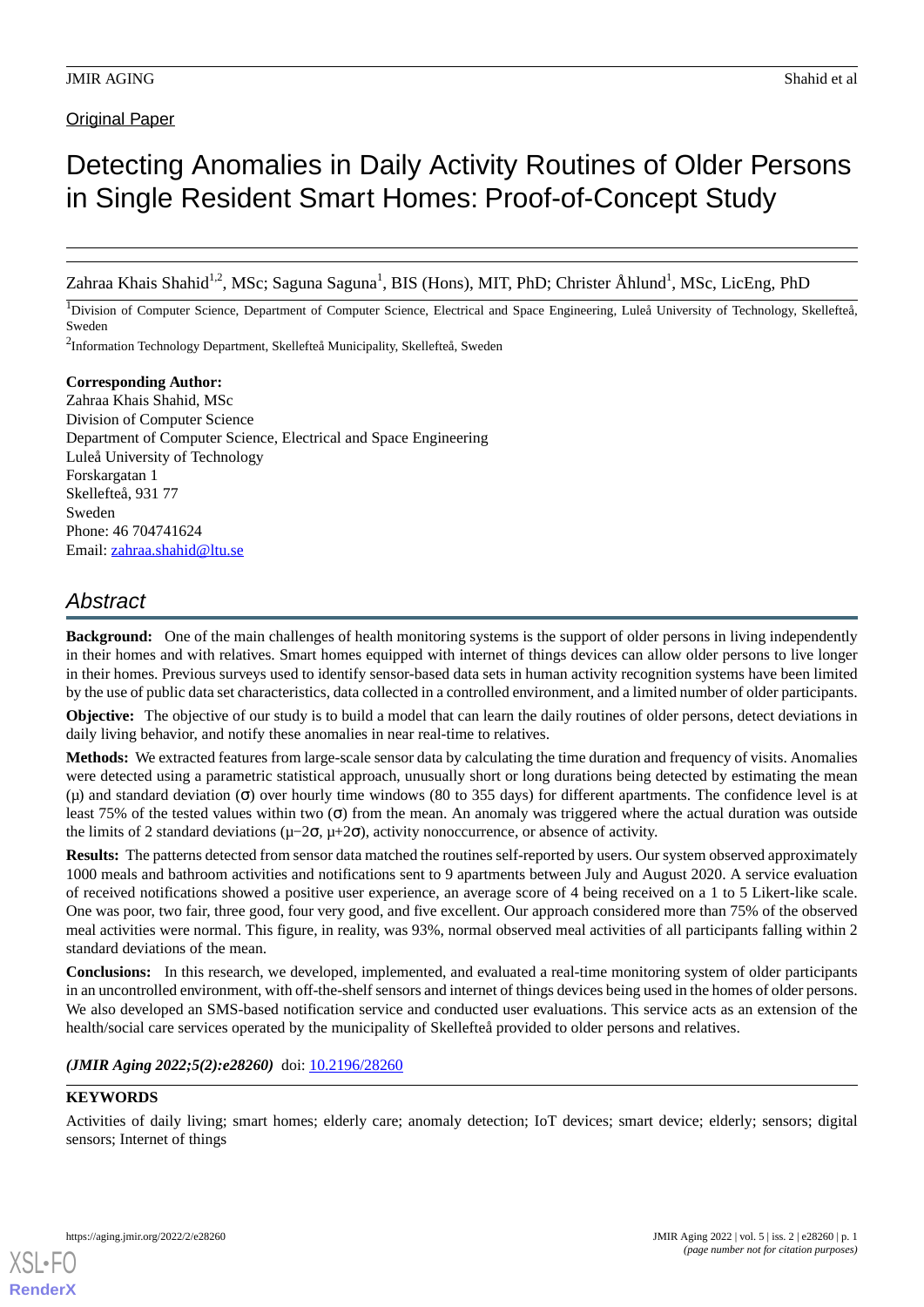# *Introduction*

Emerging technologies have, in recent years, given rise to the internet of things (IoT). IoT is a combination of smart devices, sensors, and actuators used to connect and interact through the internet and to collect, share and analyze data. Kevin Ashton first coined the term IoT in 1999 to promote radio frequency identification technology [[1\]](#page-14-0). IoT usability and its real-time monitoring capabilities have paved the way for a new range of applications. IoT applications in environments such as smart homes [\[2](#page-14-1)], for example, have the potential to support and assist older persons and help them live independently in their homes [[3\]](#page-14-2). These systems can also help indicate the ability of older adults to perform basic daily routines such as cooking and bathing [\[4](#page-14-3)].

The need for assistive technologies is driven by the older population, with Sweden's older population, for example, expected to increase by 45% and 87% by 2050 for the age groups of 65-79 years and  $\geq 80$  years, respectively [[5\]](#page-14-4). Smart homes fitted with IoT devices can allow older persons to live independently in their homes and allow the "elderly to age in place for twice as long" [\[6](#page-14-5)]. Affordable and low-maintenance IoT-based monitoring systems can also provide significant benefits in challenging times, such as the recent global COVID pandemic, particularly for older persons who were the most vulnerable group in the COVID-19 pandemic. A significant proportion of COVID-19 related deaths (48.9%) were among care home residents (the Swedish Public Health Agency [[7](#page-14-6)]). Activities of daily living (ADL) in ambient assisted living applications can therefore play an even greater role in a pandemic through protecting older persons and reducing the pressure on health care providers.

Human activity recognition (HAR) is one of the most important research topics within ADL applications for smart homes. This is at least partially due to the level of support it can provide to older persons and to health care providers. HAR is a challenging and well-researched topic. Advanced IoT devices and low-cost sensors can, however, make activity data collection less expensive [[8](#page-14-7)]. HAR activities can be classified by their granularity and atomic events [[9\]](#page-14-8) (eg, open a door). HAR can also help infer high-level activities such as kitchen or breakfast activities through considering contextual environment information [[10](#page-14-9)[-15](#page-15-0)], which only requires a limited number of sensors. The detection of abnormal behaviors by ADL applications is very relevant in health care monitoring systems, particularly in health care systems of older persons where abnormal behavior detection can be of crucial importance [[16\]](#page-15-1).

Our research objectives are focused on building a model to identify and learn behavioral patterns and, through this, allow the detection of anomalies in the behavior of older persons using ADL applications and IoT data. This also allows family members to be notified in near real-time. The contributions of our paper are as follows:

- We propose, develop, and evaluate an iVO data analytics architecture for anomaly detection to detect normal and abnormal patterns in the daily activities of older persons.
- We build a statistical real-time anomaly detection method that includes online data processing.
- We ran our trial in a real-life environment for approximately 64 days for nine different participants, median age 89 years, living in single-resident apartments. We collected data for analysis for approximately 2 years for each household to model the behavior.
- We developed an SMS-based notification service to interact with the relatives of older participants, and we conducted user evaluations. Notifications of normal daily activities and anomalies were sent via SMS to relatives as positive and negative notifications via our developed real-time online system.

The "Internet of Things (IoT) within health and care" (iVO) project [[17\]](#page-15-2) started in 2018 and was founded with a focus on older persons living independently in smart home environments. Participant apartments were at three locations in Sweden, in the municipalities of Skellefteå, Kiruna, and Uppsala. Pilot study participants were from Skellefteå municipality, 12 apartments being included, and around 1000 activities being observed over 2 months in the summer of 2020. In the following sections, we present the implementation of this study, the results, discussion, and conclusions.

# *Methods*

This section describes our research method. This includes the experimental setup, iVO architecture for anomaly detection service, the identification of participant routines and needs (based on interviews), and types of installed sensors.

# **Experimental Setup**

The experimental study reported in this paper, however, includes 12 participants with a median age of 89 years. Three participants were later excluded due to unexpected life events. We used a statistical method to classify participant behavior into normal and abnormal (anomalies). This was based on whether the amount of time spent on an activity in each room was low or high in duration. The experimental setup worked according to routines collected during the interviews. The main focus was the meal activities.

# **iVO Architecture for Anomaly Detection Service**

The iVO architecture is a layered architecture with horizontal connectivity of different sensors and service providers. iVO architecture is built using FIWARE [[18\]](#page-15-3), connecting off-the-shelf sensors and IoT devices via an IoT platform. The platform is called societal development through secure IoT and open data (SSiO) [[19\]](#page-15-4). The SSiO platform was designed and implemented for different IoT applications and services within a smart city, a detailed description of the iVO architecture being given in Saguna et al [[20\]](#page-15-5). The installed sensors are connected via gateways to a service provider (an iVO project partner) to push the sensor data into the SSiO platform, as shown in [Figure](#page-2-0) [1a](#page-2-0). The iVO analytics component is shown in [Figure 1b](#page-2-0).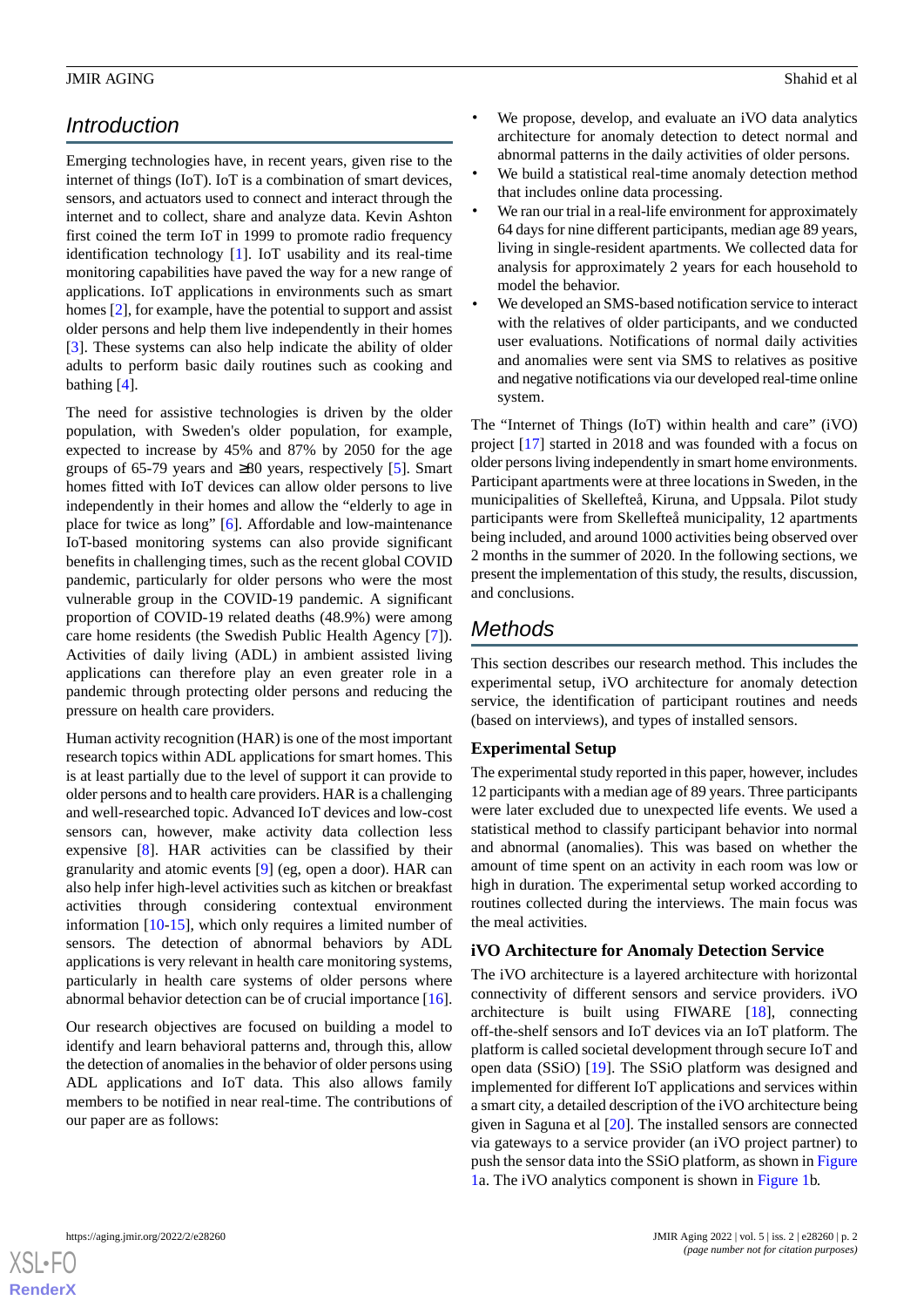<span id="page-2-0"></span>**Figure 1.** (a) iVO architecture with SSiO platform, (b) iVO analytics. iVO: internet of things within health and care; SSiO: societal development through secure IoT and open data.



## **Participant' Routines and Needs Identification Based on Interviews**

The project's first pilot study for the selected age group has been described by Saguna et al [[20\]](#page-15-5). We identified targeted activities through the interview process. The interviews also provided information on the needs of participants and their relatives and activities of interest. The interviews were conducted with the participants along with their relatives who answered questions on the activities they would like the model to recognize, their general opinion of home monitoring, their expectations of implementation, and details about their daily routines. All interviews were documented and recorded by

researchers. All participants gave their written consent to use their data.

Most of the participants and their relatives expressed their interest in monitoring meal activities in the kitchen. A matrix of the activities of each participant was constructed based on the environmental setups in each household, on the number of sensors, available kitchen appliances, and the interview responses. The interviewees expressed an interest in receiving both negative and positive notifications. Negative notifications notify that anomalies have been detected in behavioral patterns and positive notifications notify that the activity behavior is normal. This is shown in [Table 1](#page-3-0).

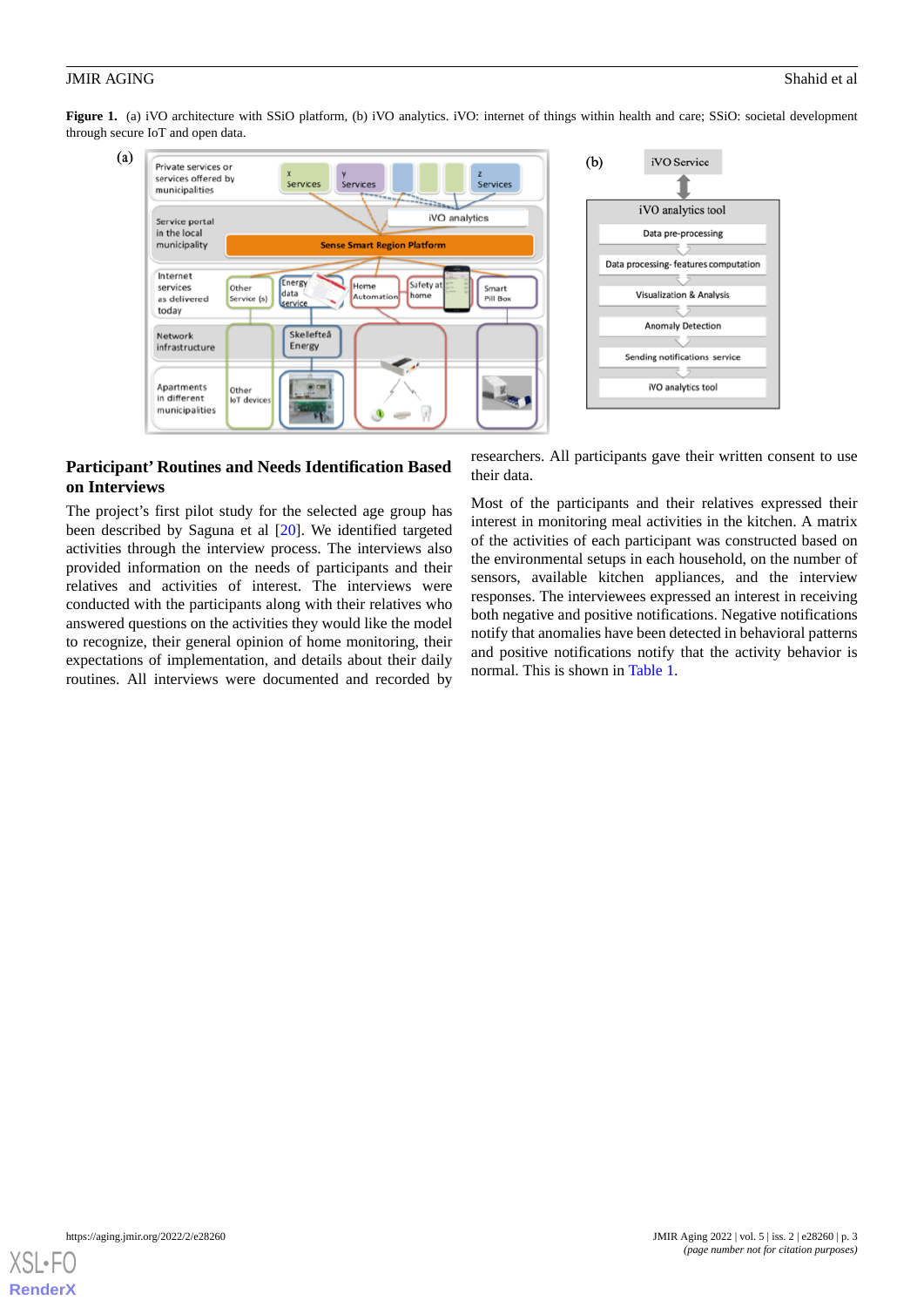<span id="page-3-0"></span>

|  |  | Table 1. End- users' preference for activity recognition. |  |  |
|--|--|-----------------------------------------------------------|--|--|
|--|--|-----------------------------------------------------------|--|--|

| Apartment ID and Age <sup>a</sup> | Activities <sup>b</sup>                                                                     | Number of sensors <sup>c</sup>                             | Notifications |
|-----------------------------------|---------------------------------------------------------------------------------------------|------------------------------------------------------------|---------------|
| 1;96                              | Breakfast: 6:00-9:00<br>Lunch: 11:00-13:00<br>Bathroom: 22:00-5:00<br>Bathroom: 00:00-23:59 | Total: 9<br>Water boiler, kitchen & bathroom motion sensor | $N/P^d$       |
| 2; 91                             | Breakfast: 7:00-9:00                                                                        | Total: 11<br>Kitchen motion sensor, micro                  | $N^{e}$       |
| 3:94                              | Breakfast: 7:00-10:00                                                                       | Total: 8<br>Coffee machine, kitchen motion sensor          | N             |
| 4;99                              | Breakfast: 6:00-7:00<br>Lunch: 11:00-13:00<br>Dinner: 16:00-18:00                           | Total: 9<br>Coffee machine, micro, kitchen motion sensor   | N             |
| 5;89                              | Breakfast: 5:00-8:00                                                                        | Total: 9<br>Coffee machine, kitchen motion sensor          | N             |
| 6; 83                             | Breakfast: 7:00-10:00                                                                       | Total: 10<br>Water boiler, kitchen motion sensor           | N/P           |
| 7:94                              | Bathroom: 4:00-6:00                                                                         | Total: 11<br>Bathroom motion sensor, water meter           | N/P           |

<sup>a</sup>Apartment ID and age are defined for each participant in this study; each apartment has a single resident.

 $<sup>b</sup>$ Meals activities in the kitchen and visitation to the bathroom: from the interview data, we identified the most common routines among all participants,</sup> including a start time and end time of each activity.

<sup>c</sup>Number of sensors: the total number of installed sensors at each apartment and the type of sensors used to monitor each corresponded activity in this study implementation.

<sup>d</sup>N/P: negative and positive notifications. The type of notifications that the relatives are interested in receiving on each individual's activities. Negative and positive notifications represent abnormal and normal behavior in performing the activity, respectively.

<sup>e</sup>N: negative notifications.

## **Ethics Approval**

The ethical principles raised by and applied to the project were considered in collaboration with the department of homecare at Skellefteå municipality and were approved by the regional ethical committee. The participants gave their consent for the use of their data and the installation of in-home sensors. The project was, overall, in compliance with the European Union's General Data Protection Regulation guidelines [\[21](#page-15-6)]. The data collection and processing included in this study were approved by the Regional Ethical Board in Umea, Sweden (diary no. 2018-189/31).

#### **Sensors, Data Sets, and Data Preprocessing Module**

iVO smart homes use a wide range of off-the-shelf IoT devices and sensors, these systems also being referred to as

dense-sensing network technologies [\[22](#page-15-7)]. This study, however, only looked at motion sensors, wall plugs, and smart water meters. The sensor installation and floor plan of an older person's home are shown in [Figure 2](#page-4-0). All nine apartments have a similar floor plan. Data cleaning is an essential part of the first phase of the study implementation. It is unavoidable that sensors will fail, sensor readings will be lost, and sensor data sets are duplicated, leading to vagueness and imprecision, false positives, and false alarms [[23\]](#page-15-8). This is of even greater importance in older person care health monitoring systems [[24\]](#page-15-9). A reliable monitoring system, therefore, needs to be built before the feature engineering phase is begun. Data cleaning applies, in particular, to motion sensors, redundant data being removed, and missing reading values being identified. Outliers due to visitors or home care visits were excluded.

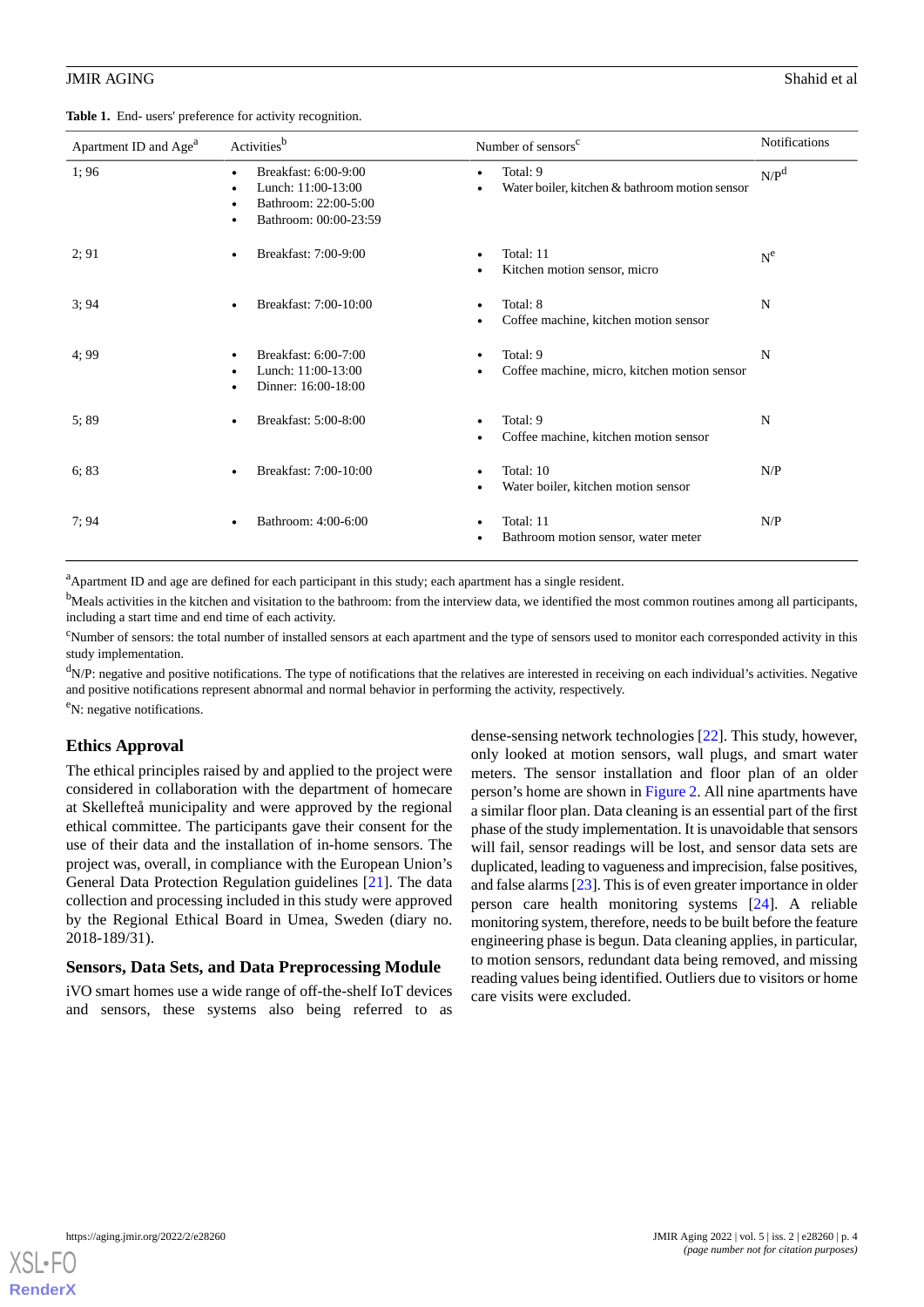<span id="page-4-0"></span>**Figure 2.** The generic layout of a participant apartment and sensor placements [\[20\]](#page-15-5).



## **Data Processing Module**

In this module, we calculated daily duration and visit frequencies for all rooms to extract patterns from and analyze user behaviors. Daily durations are further processed into hourly-based durations. Our analysis used historical data sets from the 2-year data sets. Scalability and re-usability are, however, notable challenges to building individualized activity models [[25\]](#page-15-10). Features engineering is the first step in this module, the time duration feature being the length of time the person spent moving or not moving in the room until transiting to another room/location. The frequency of visits is the number of times the person transits to another room and returns. We used a fixed time window, which is specified by the start and end times of the routines described in the interviews. These time windows, described in [Table 1,](#page-3-0) are used to classify data into normal and abnormal activities.

#### **Proposed Anomaly Detection Module**

Hawkins has defined an outlier as "an observation that deviates so much from other observations as to arouse suspicions that it

was generated by a different mechanism" [[26\]](#page-15-11). Detecting anomalies in data has been studied in the statistics community since the 19th century [[27\]](#page-15-12). There are different approaches to detecting anomalies, including the mining-based approach, the logic-based (rule-based) approach, the ontology-based approach [[28\]](#page-15-13), and the statistical-based approach [[16\]](#page-15-1). A statistical parametric model can be a simple approach to anomaly detection problems, assuming that the data is normally distributed, fits certain distributions, and that the value of these parameters is unknown. These must be estimated from the given data. Selecting the correct statistical tool for anomaly detection, however, requires the validation of a normality assumption [\[29](#page-15-14)].

Normally distributed data can often be tested using histograms. A histogram may not, however, reveal the shape of the distribution. The selection of the normality test tool was based on a comparative study of different normality tests. This study showed that the Shapiro-Wilk test was the most suitable tool for data sets of sample sizes of between 50 and 2000 [\[30](#page-15-15)], the null hypothesis in this test being that the sample is a normal distribution. This hypothesis is rejected if P values are less than .05 (95% CI). Results of the tests can be found in [Table 2.](#page-5-0)

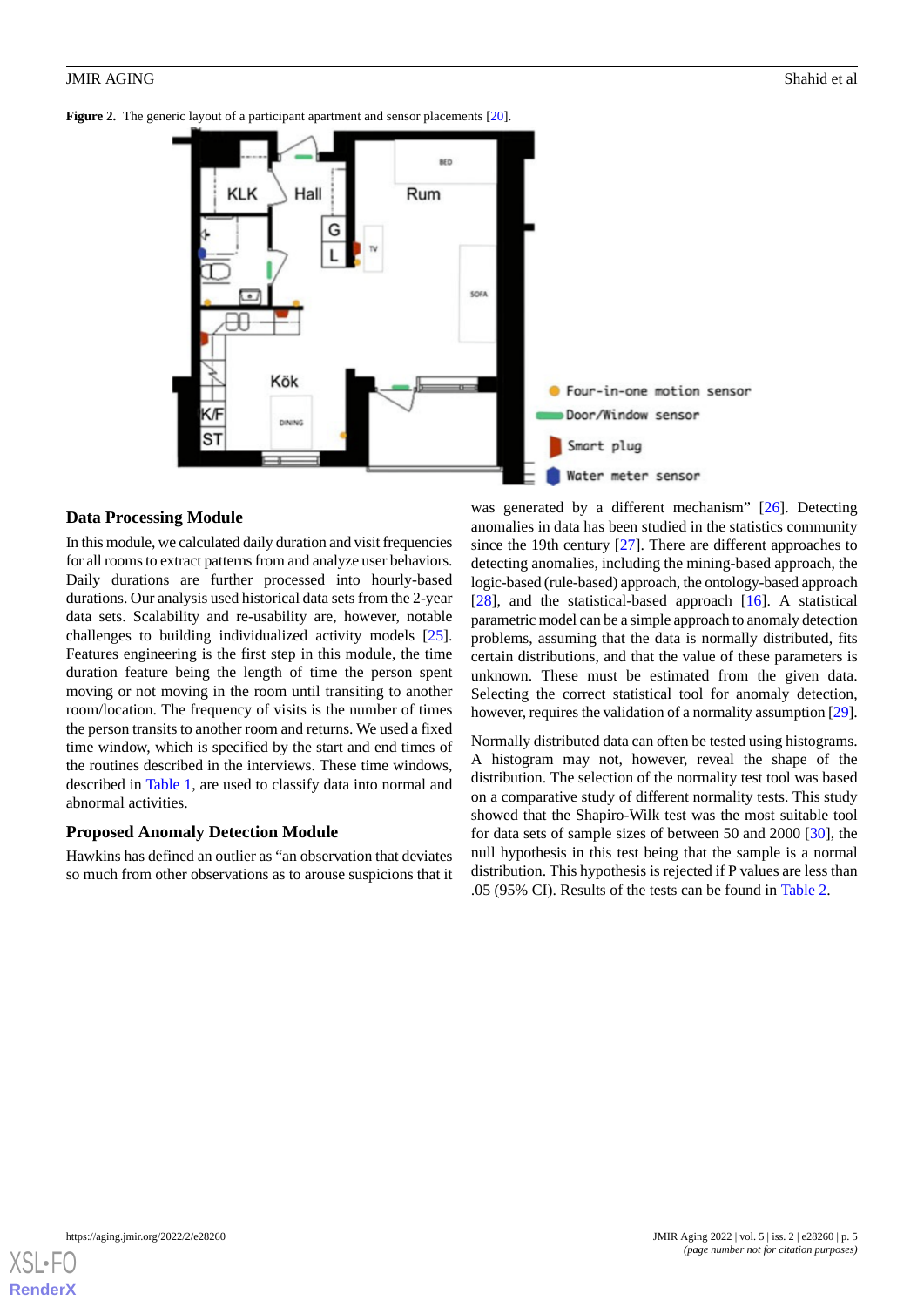<span id="page-5-0"></span>**Table 2.** Shapiro-Wilk normality test.

| Apartment and activities <sup>a</sup> |                        | Shapiro-Wilk normality test (test statistics $W$ and P values) <sup>b</sup> |  |  |
|---------------------------------------|------------------------|-----------------------------------------------------------------------------|--|--|
| $\mathbf{1}$                          |                        |                                                                             |  |  |
|                                       | Breakfast: 6:00-9:00   | $W = 981, P < .001$ (reject H0)                                             |  |  |
|                                       | Lunch: $11:00-13:00$   | $W = 972$ , $P < .001$ (reject H0)                                          |  |  |
| 2                                     | Breakfast: 7:00-9:00   | $W = 954$ , $P < .001$ (reject H0)                                          |  |  |
| 3                                     | Breakfast: 7:00-10     | $W=0.926$ , $P<.001$ (reject H0)                                            |  |  |
| 4                                     |                        |                                                                             |  |  |
|                                       | Breakfast: 6:00-7:00   | $W = 979$ , P= 047 (reject H0)                                              |  |  |
|                                       | Lunch: 11:00-13:00     | $W = 949, P < .001$ (reject H0)                                             |  |  |
|                                       | Dinner: 16:00-18:00    | $W = 0.962$ , P= 001 (reject H0)                                            |  |  |
| 5                                     | Breakfast: 5:00-8:00   | $W = 967$ , P= 003 (reject H0)                                              |  |  |
| 6                                     | Breakfast: 7:00-10:00  | $W = 958$ , P= 009 (reject H0)                                              |  |  |
| 8                                     |                        |                                                                             |  |  |
|                                       | Breakfast: 7:00-10:00  | $W = 943, P < 001$ (reject H0)                                              |  |  |
|                                       | Lunch: 10:00-13:00     | $W = 0.967$ , P= 0.05 (reject H0)                                           |  |  |
|                                       | Dinner: 17:00-20:00    | $W = 729$ , $P < .001$ (reject H0)                                          |  |  |
| 9                                     | Breakfast: 08:00-10:00 | $W=982$ , P=.05 (fail to reject H0)                                         |  |  |

<sup>a</sup>Meals activities in the kitchen and visitation to the bathroom: from the interview data, we identified the most common routines among all participants, including a start time and end time of each activity.

<sup>b</sup>If the P value of the Shapiro test is smaller than .05 (the threshold), then the data significantly deviates from a normal distribution.

The normality test results show that 12 out of 13 (92%) tested meal activities in our study do not show a normal distribution. We, therefore, selected Chebyshev's inequality theorem, a nonparametric statistical method, to detect anomalies [\[31](#page-15-16)] in user daily activities based on time duration. Chebyshev's inequality constructs the upper and lower interval for the percentage of the data that falls outside of k standard deviations from the mean. It holds no assumptions about the distribution of the data and can be used in situations where at least 75% of the data is within 2 standard deviations of the mean. This can be more than 75% in some cases.

The inequality in Equation  $(1)$  calculates an upper bound  $\frac{1}{4}$  for the probability of random values exceeding (k) 2 standard deviations from the mean. We, therefore, define an outlier as a data point of a time duration in minutes or hours that exceeds the expected duration by 2 standard deviations [\[13](#page-15-17)].

$$
P(|X-\mu| \geq k\sigma) \leq 1/k^2(1)
$$

X is the random variable, u is the mean, and  $\sigma$  is the standard deviation.

A value for p, the significance level of the intervals, is 0.25. This determines which data are potential outliers. To find k using Equation (2):

 $k = 1/\sqrt{p(2)}$ 

The significance level is 0.25 with a confidence level of 75% and a k value of 2. Equation (3) can be used to determine the probability that a randomly selected value is in the interval,

[XSL](http://www.w3.org/Style/XSL)•FO **[RenderX](http://www.renderx.com/)**

around 75% of observations falling within 2 standard deviations of the mean.

μ ± kσ **(3)**

Durations that lie between the lower and upper thresholds are considered to be normal. Data from wall plug sensors was also processed and added to the notifications as additional context. We, however, restricted the model to the duration feature, wall plug sensors, and visit frequencies not being used in the anomaly detection classification process. Our observations showed duration to be the most important feature, duration showing how long a participant remained in a room to perform an activity.

Types of anomalies with example situations:

- Unusually long/short activity: duration in a room in a specific timeframe is unusually long/short, indicating a fall/unconsciousness or health issues [\[11](#page-14-10),[15](#page-15-0)[,16](#page-15-1)].
- Not present: when a user is expected to be in a room in a specific timeframe but is not [\[13](#page-15-17)].

#### **Notification Service Module**

Our implementation delivers positive or negative notifications to relatives and caregivers. Positive notifications represent normal days, and negative notifications represent anomalous days. The notifications were sent via SMS [\[15](#page-15-0)]. Negative notifications are sent when activities deviate from the observed normal behavior, which is based on analyzed historical data. Positive notifications are sent when the user's behavior is normal and when the relative expresses an interest in receiving such notifications. The design of the notification service process in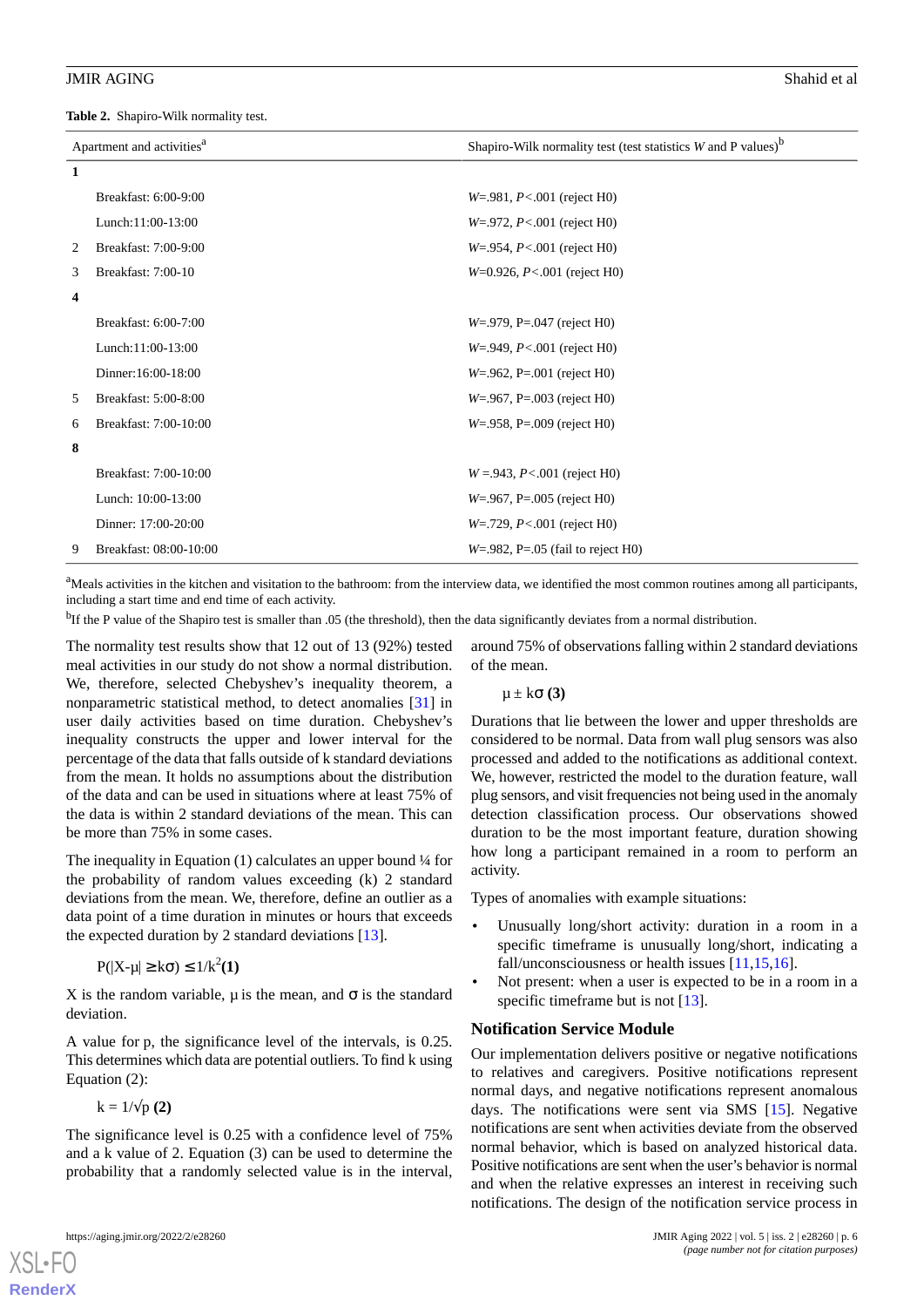[Figure 3](#page-6-0) starts by reading a configuration file, which automates a schedule and starts the service process.

We contacted the relatives before running the system to inform them of the activities they would be notified about. They were shown a notification format and the information that would be included. They were optimistic about the possibilities that the system could provide, the system providing comfort through being able to remotely check in on their parents daily. A consensus was reached with participant relatives on the content of the notification and the type of communication to be used (ie, SMS).

<span id="page-6-0"></span>**Figure 3.** The process for notification service implementation. DB: database; No: Apartment number; SSiO: societal development through secure IoT and open data.



The notification structure included the number of minutes spent on the meal activity, across how many visits, whether they used any appliances, and the normal duration of the activity for that participant based on their identified patterns. An example of the structure and information for one positive notification sent for apartment 1 is shown below:

*50.4 minutes of activity in the kitchen between 07.00 and 10:04, during 8 visits. The kettle has been used. Our analysis shows that 9-70 minutes is the normal time duration in the kitchen. If that message is not correct and deviates from the actual event, we are grateful for feedback with a description of the deviation.* [LTU iVO Message ID: 1, 2020-07-21]

The relatives were given the option to reply to every notification. This response included feedback when there was anomalous behavior.

# *Results*

Duration and visit frequency are essential in the analysis of user daily behavior. [Figure 4](#page-7-0)a shows time durations in minutes in different rooms of the apartment, frequencies of visits being shown in [Figure 4b](#page-7-0). The participant in apartment 1 spent more time in the kitchen than in the other rooms, except for 2 days in the trial month. This indicates that the participant is active during the morning due to eating breakfast. The number of transitions from and to the bedroom in [Figure 4b](#page-7-0) shows that the participant is active, the participant remaining in the bedroom for only short periods of time. Such behavior conforms with a typical morning.

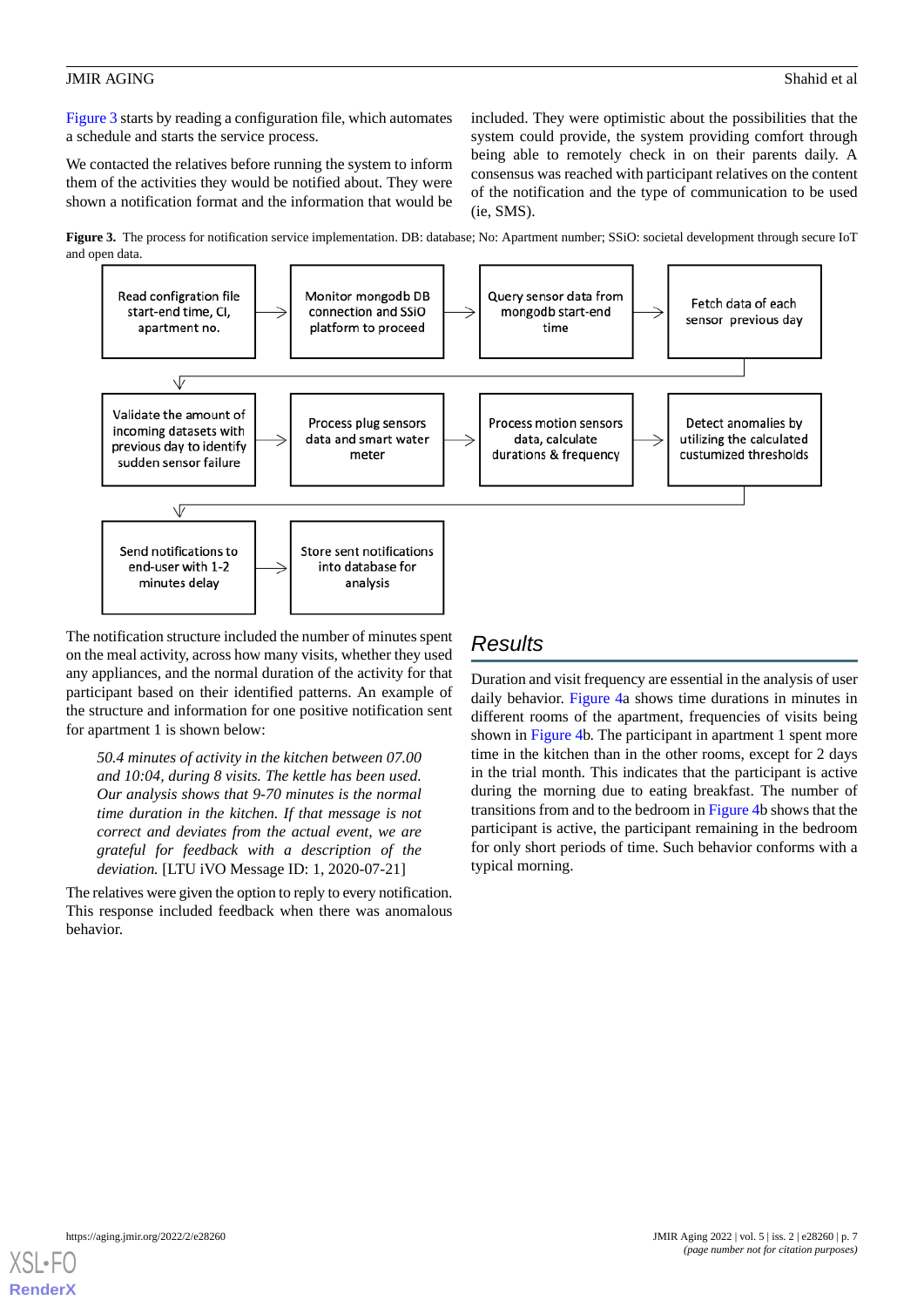<span id="page-7-0"></span>**Figure 4.** (a) Data for the duration in all rooms between 06.00 and 10.00 in apartment 1 (August 2020), (b) Data for the number of visits to all rooms between 06.00 and 10.00 in apartment 1 (August 2020).



Visits to the bathroom also show consistency, multiple visits for short periods of less than 10 minutes. The duration in the bathroom for four days on the 5th, 12th, 19th, and 26th of August 2020 was, however, 20-25 minutes. These days were cross-checked with this participant's profile and showed that home care visited the participant to help them with bathing. The participant spent less time in the bedroom and more time in the kitchen on most weekend days (1, 2, 8, 9, 15, 16, 22, 23, 29, 30) in August. The kitchen was the most used room in the apartment, especially in the morning, as opposed to in the lounge

 $XSI -$ **[RenderX](http://www.renderx.com/)** and bedroom. User behavior can easily be interpreted from durations and transitions between the rooms.

The value of the inequality is used when we only know probability distribution estimates, mean and standard deviation. These approximations are derived from the historical data sets of extracted features of time duration in the kitchen, as the example in [Figure 4a](#page-7-0) shows.

[Figures 5](#page-8-0)a and 5b show the distribution of time durations of two-meal activities for 351 days in 2019 and 2020. It can be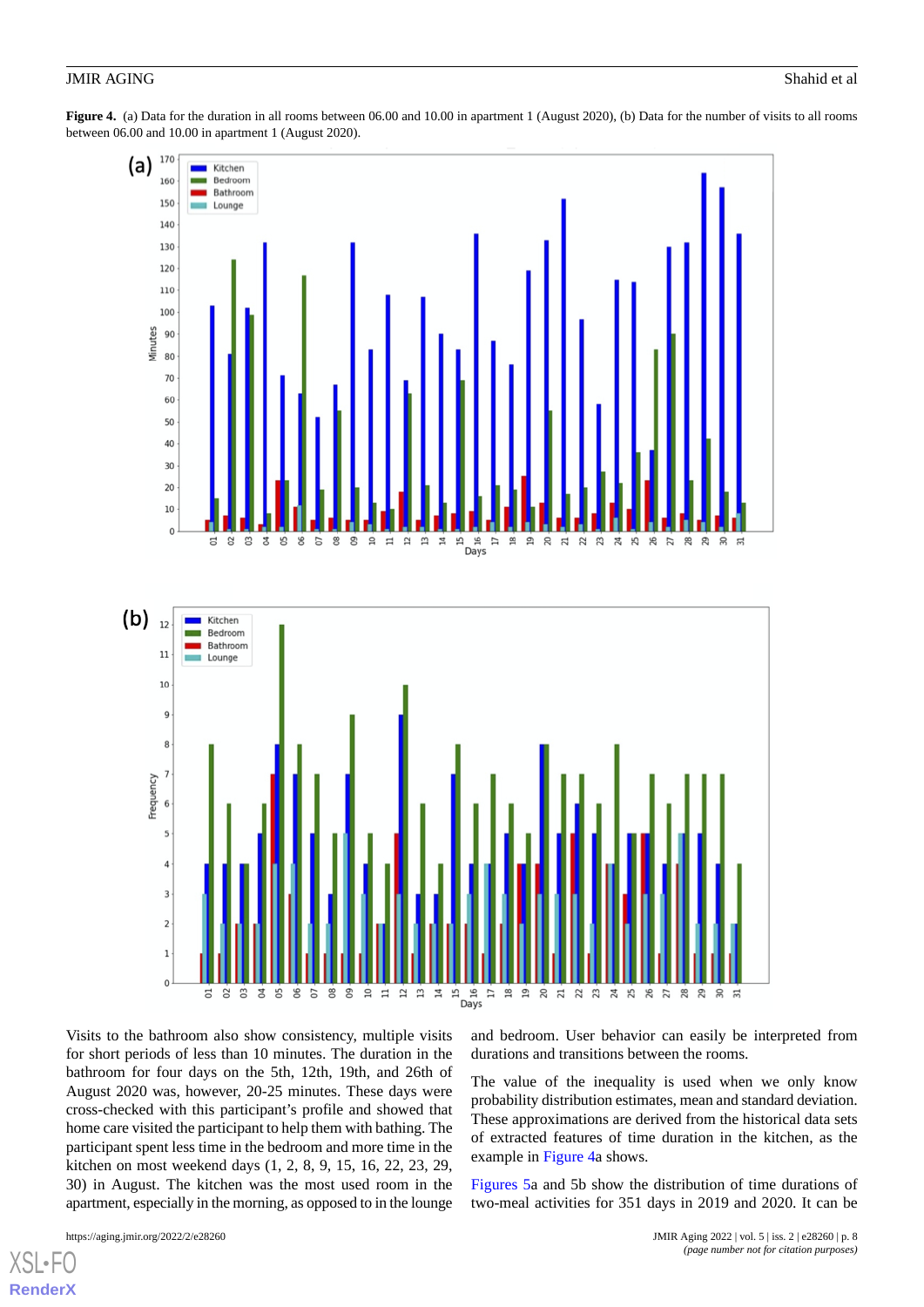seen that the participant spent between 1-2 hours in the kitchen in the morning on 250 of the 351days ([Figure 5](#page-8-0)a). There are only a few days in the year when the participant spent less than half an hour and more than two hours in the kitchen during a year, these being on the extreme right and left sides of the distribution.

<span id="page-8-0"></span>





<span id="page-8-1"></span>[Figures 6](#page-8-1)a, [Figures 6](#page-8-1)b, and [Multimedia Appendices 1](#page-14-11), [2,](#page-14-12) and [3](#page-14-13) show the activity of a participant in the kitchen in the morning and mid-day. [Figure 6](#page-8-1)a shows the time spent in minutes in the kitchen between 6:00 and 9:00 in July and August 2020. The red lines represent the calculated minimum and maximum

thresholds and are based on the mean and standard deviation information given in [Figure 5](#page-8-0), which was calculated from the 2019 and half of 2020 data (355 days). This provides valuable information on probability.

**Figure 6.** (a) Data of durations in kitchen between 06:00 and 09:00 in apartment 1, (b) Data of duration in kitchen between 11:00 and 13:00 in apartment 1, (red lines represent lower/upper bounds) for July and August 2020.

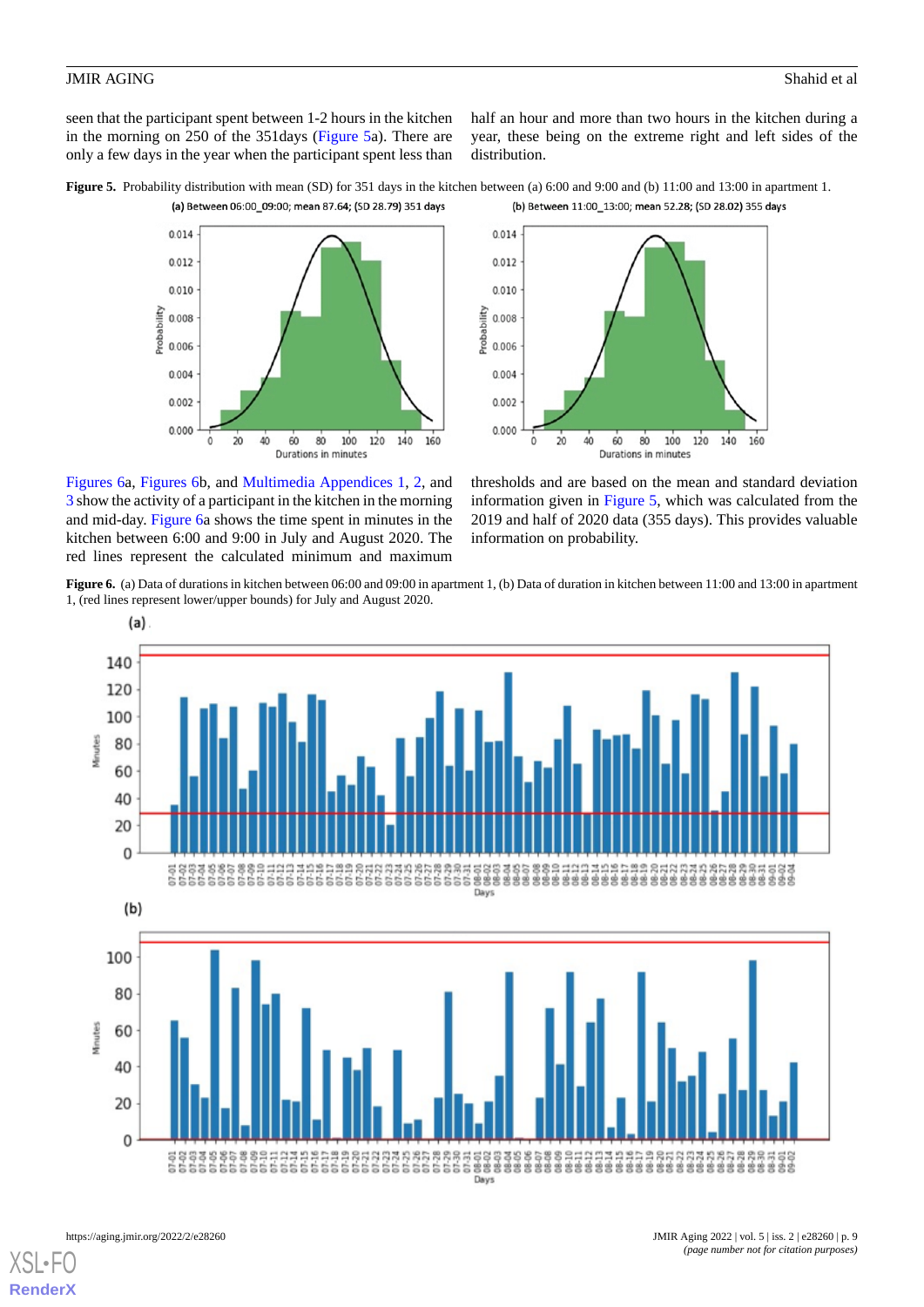About 80% of the duration lies within the range of 29 to 145 minutes. The kitchen was not used by the participant in the breakfast activity time range on August 6 and September 3, this being anomalous. The time duration for lunch activity between 11 and 13 [\(Figure 6](#page-8-1)b) shows either very short or long stays. It is noticeable that the level of activity is low in the kitchen, which could be due to lunch only being prepared in the kitchen but eaten in another room.

[Table 3](#page-9-0) summarizes the estimates of each average mealtime duration as calculated from the historical data (80 to 355 days) for eight apartments. The values are depicted in [Figure 5](#page-8-0) and [Multimedia Appendix 4.](#page-14-14) The number of trial days of each observed mealtime and the average duration in the notification trial between July and August 2020 is also depicted.

<span id="page-9-0"></span>**Table 3.** Average duration in the kitchen as observed from total historical days is consistent with average duration in the kitchen as observed from total trial days.

| Household and mealtime from |             | Total historical days <sup>b</sup> | Average Duration for |                                   | Average Duration for trial<br>days <sup>e</sup> |  |
|-----------------------------|-------------|------------------------------------|----------------------|-----------------------------------|-------------------------------------------------|--|
| interviews <sup>a</sup>     |             | historical days <sup>c</sup>       |                      | Number of trial days <sup>d</sup> |                                                 |  |
| <b>Apartment 1</b>          |             |                                    |                      |                                   |                                                 |  |
|                             | 6:00-9:00   | 351                                | 87                   | 69                                | 82                                              |  |
|                             | 11:00-13:00 | 355                                | 52                   | 66                                | 39                                              |  |
| Apartment 2                 | 7:00-9:00   | 364                                | 34                   | 51                                | 32                                              |  |
| Apartment 3 7:00-10:00      |             | 144                                | 40                   | 60                                | 42                                              |  |
| <b>Apartment 4</b>          |             |                                    |                      |                                   |                                                 |  |
|                             | $6:00-7:00$ | 126                                | 24                   | 56                                | 23                                              |  |
|                             | 11:00-13:00 | 140                                | 47                   | 42                                | 63                                              |  |
|                             | 16:00-18:00 | 137                                | 44                   | 46                                | 38                                              |  |
| Apartment 5 5:00-8:00       |             | 128                                | 29                   | 46                                | 30                                              |  |
| Apartment 6 7:00-10:00      |             | 81                                 | 41                   | 52                                | 41                                              |  |
| <b>Apartment 8</b>          |             |                                    |                      |                                   |                                                 |  |
|                             | 7:00-10:00  | 115                                | 40                   | 62                                | 41                                              |  |
|                             | 10:00-13:00 | 119                                | 41                   | 64                                | 44                                              |  |
|                             | 17:00-20:00 | 115                                | 17                   | 57                                | 23                                              |  |
| Apartment 9                 | 8:00-10:00  | 145                                | 55                   | 45                                | 73                                              |  |

<sup>a</sup>Meals routines in the kitchen collected from the interview data, including a start time and end time for each.

<sup>b</sup>Number of past days defines regular activity patterns defined from the records in 2019 and the first half of 2020 data.

 $\textdegree$ Average duration associated with each meal during 2019 and the first half of 2020 data.

<sup>d</sup>Number of observed days during the trial July-August 2020 for each meal activity.

<sup>e</sup>Observations of average duration associated with each meal during the trial July-August 2020.

For example, participant 1 follows a pattern of performing the breakfast activity between 6:00 and 9:00. This shows that she was consistent in her habits. The regular pattern derived from the historical data showed a duration of 87 minutes, while observations from the notification gave a duration of 82 minutes. Most of the participants are consistent in their habits, following a pattern in daily meal activities. The activities also occurred within the self-reported timings.

We observed approximately 1000 meals in nine apartments between July and August 2020. We also observed bathroom activity. [Table 4](#page-10-0) shows the number of positive and negative notifications for normal and anomalous behavior sent to each household's relative. The notifications are based on the end-users wishes defined in [Table 1](#page-3-0).

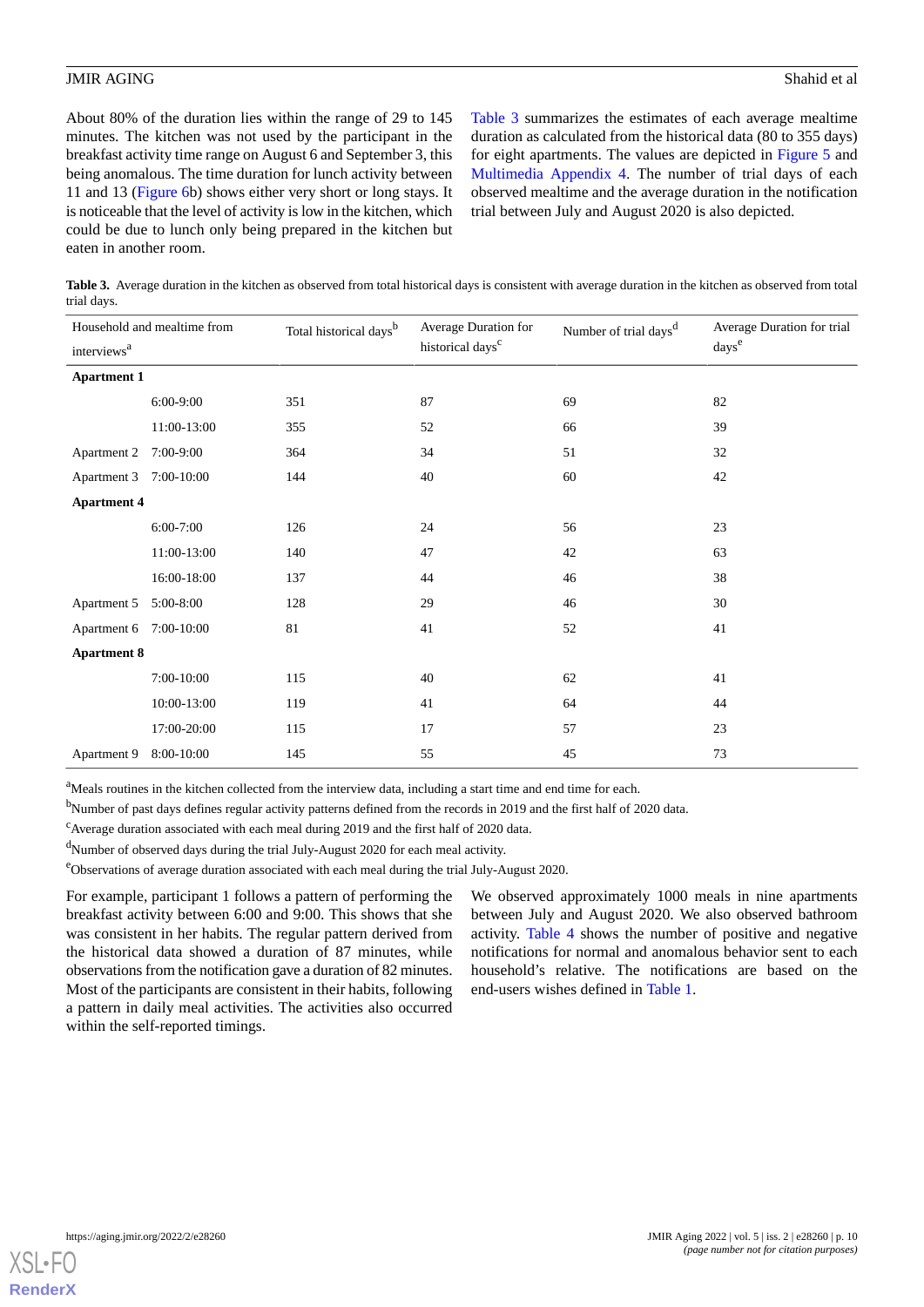<span id="page-10-0"></span>**Table 4.** Types of notifications sent for eight apartments for each mealtime during July-August 2020.

| Apartment ID, type of notifica-<br>tion <sup>a</sup> , and total number of ob-<br>served mealtime activities <sup>b</sup> | Mealtime from interviews <sup>c</sup> | Number of observed activ-<br>ities for each mealtime <sup>d</sup> | itive notifications <sup>e</sup> | No. of normal activity/pos- No. of anomalies/negative<br>notifications <sup>f</sup> |
|---------------------------------------------------------------------------------------------------------------------------|---------------------------------------|-------------------------------------------------------------------|----------------------------------|-------------------------------------------------------------------------------------|
| 1: $N/P^g$ (n=135)                                                                                                        |                                       |                                                                   |                                  |                                                                                     |
|                                                                                                                           | 6:00-9:00                             | 69                                                                | 56                               | 13                                                                                  |
|                                                                                                                           | 11:00-13:00                           | 66                                                                | 63                               | 3                                                                                   |
| $2: N^h$                                                                                                                  | 7:00-9:00                             | 51                                                                | 49                               | $\overline{c}$                                                                      |
| 3: N                                                                                                                      | 7:00-10:00                            | 60                                                                | 58                               | $\boldsymbol{2}$                                                                    |
| $4: N(n=144)$                                                                                                             |                                       |                                                                   |                                  |                                                                                     |
|                                                                                                                           | $6:00-7:00$                           | 56                                                                | 56                               | $\mathbf{0}$                                                                        |
|                                                                                                                           | 11:00-13:00                           | 42                                                                | 40                               | $\overline{c}$                                                                      |
|                                                                                                                           | 16:00-18:00                           | 46                                                                | 46                               | $\mathbf{0}$                                                                        |
| 5: N                                                                                                                      | 5:00-8:00                             | 46                                                                | 46                               | $\mathbf{0}$                                                                        |
| 6: N/P                                                                                                                    | 7:00-10:00                            | 52                                                                | 51                               | $\mathbf{1}$                                                                        |
| $8: N/P (n=183)$                                                                                                          |                                       |                                                                   |                                  |                                                                                     |
|                                                                                                                           | $7:00-10:00$                          | 62                                                                | 51                               | 11                                                                                  |
|                                                                                                                           | 10:00-13:00                           | 64                                                                | 60                               | $\overline{4}$                                                                      |
|                                                                                                                           | 17:00-20:00                           | 57                                                                | 52                               | 5                                                                                   |
| 9: N                                                                                                                      | $8:00-10:00$                          | 45                                                                | 40                               | 5                                                                                   |
| Total                                                                                                                     |                                       | 716                                                               | 668                              | 48                                                                                  |

<sup>a</sup>The type of meals notifications, negative and/or positive, for each apartment received based upon their requests

<sup>b</sup>The total number of observations of each apartment's meals activities.

 $c<sup>c</sup>$ Meal routine activities in the kitchen collected from the interview data, including a start time and end time for each.

<sup>d</sup>Number of observed activities per apartment per meal activity, breakfast/lunch/dinner during the trial July-August 2020.

<sup>e</sup>The number of normal activity of users during the trial (July-August 2020) and that match the regular activity patterns defined from the 2019 and first half of 2020 data.

 $<sup>f</sup>$ The number of anomalous activity of users during the trial (July-August 2020) and that deviated from regular activity patterns defined from the 2019</sup> and first half of 2020 data.

 $g_N$ P: negative and positive notifications.

h<sub>N</sub>: negative notifications.

For example, about 80% (56) of our observations of breakfast activity for participant 1 fall between  $-2$  and  $+2$  standard deviations of the mean. Fifty-six (80%) days were normal, and 13 of the 69 observed days (19%) were abnormal. Normal activity falls between the 29 and 145 minutes minimum and maximum threshold, respectively. The majority of meal notifications (119/135, 88%) were sent to participant 1 in the notification trial to confirm her expected morning and lunch meal behavior.

The regular patterns derived from the historical records and the observations in the trial show that the participant's behavior closely matches the routines they self-reported in the interviews. The participant regularly follows their breakfast and lunch activity routines, including timing. These routines are therefore reliable enough to be used for alerts.

A total of 716 meal activities were observed for the 8 apartments, 668 (93%) being normal and 48 (7%) being abnormal. The participants are within the same age group. It can therefore be noted that approximately 93% of the total 716

[XSL](http://www.w3.org/Style/XSL)•FO **[RenderX](http://www.renderx.com/)** meal activity observations for all apartments corresponded to the expected behavior.

Our system sent out 421 notifications to 8 apartments. Some of the apartments expressed an interest in receiving positive and negative notifications. Three hundred seventy-three (88%) positive notifications were sent, corresponding to normal behavior during breakfast, lunch, and dinner; 48 (7%) negative notifications were sent, corresponding to anomalous behavior. More than 75% (537/715) of observed meal activities for all apartments fell within 2 standard deviations of the mean and so correspond to normal behavior. The results closely match the participant routines reported in the interviews.

Feedback on the effectiveness of and user satisfaction with the system was collected. This can provide information on the actual well-being of older persons and can also help relatives to understand that monitoring systems can improve current interventions but cannot substitute the existing health care system. The feedback results from 5 apartments out of 9 are shown in [Table 5.](#page-11-0) The table summarizes the non-mandatory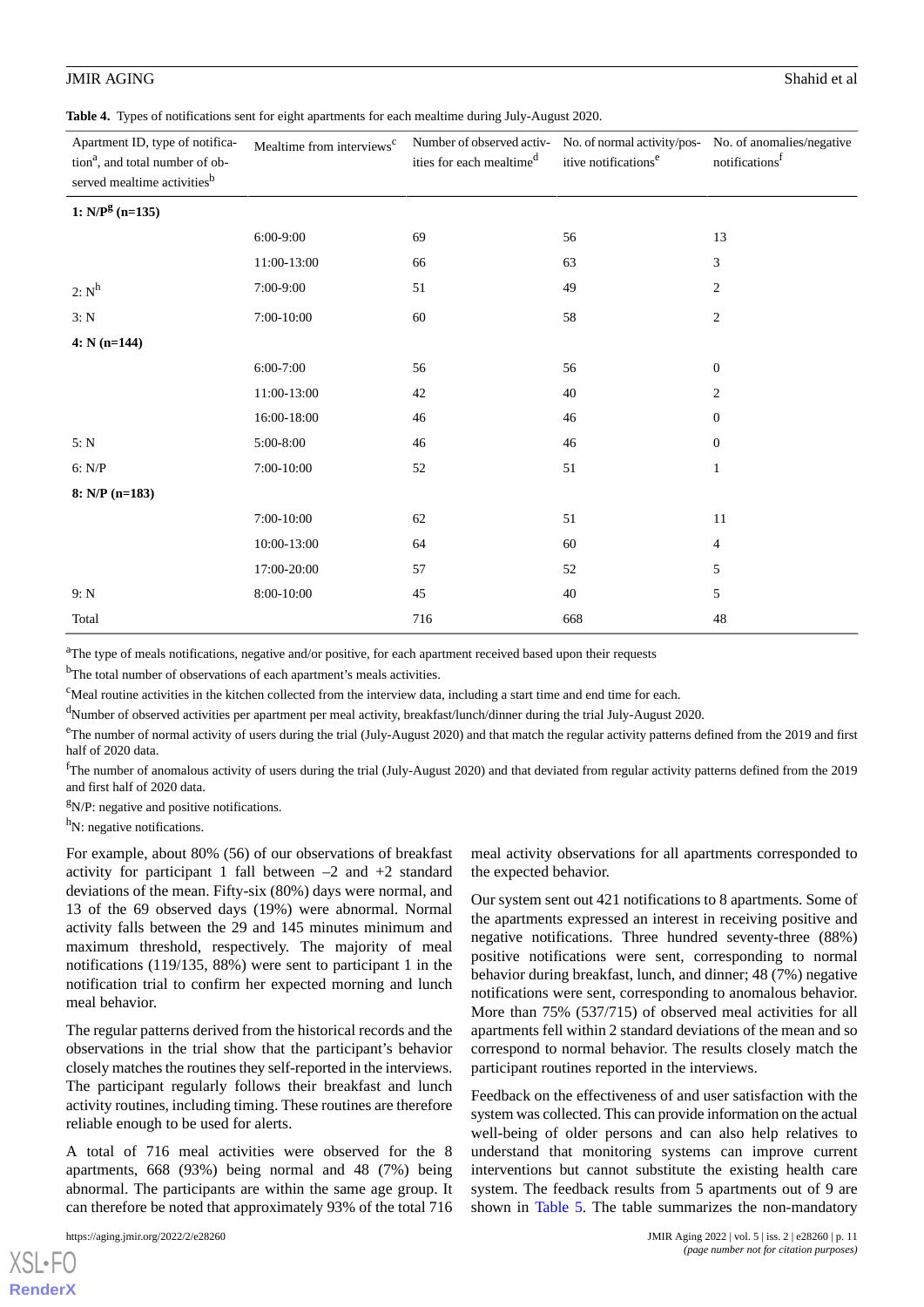weekly questions sent to end-users on their satisfaction with the notifications received, end-users scaling our service on a scale of 1-5. The results show a positive user experience. We received an average of 4 on a 1-5 Likert-like scale, one being poor, two fair, three good, four very good, and five excellent. The relative of the apartment 6 participant, for example, responded to the notification: "No activity in the kitchen between 05:00 and 07:59." The feedback was: "I was in contact with my mother at 08.03, and she was in the kitchen.." Another example of feedback was from a relative of the apartment 4 participant, who responded to a change in dinner pattern. Notification: "No activity in the kitchen between 16:00 and 17:59." Feedback: "Late dinner!" This informed our system of the pattern change and validated our anomaly recognition

method. Relatives were also asked to provide weekly feedback via SMS on our system's overall performance. Weekly notification: "Hello, How have you experienced our iVO. LTU notifications in the last week on a scale of 1-5 (5 is best)? Thank you for taking part!" The participant in apartment 6, for example, in the second week of feedback expressed his satisfaction with the accuracy of notifications. "At the same time, every day, we get a positive notification, which I think is good." The overall experience was positive, the relatives finding it helpful to know when to contact the participants, based on their normal/abnormal activity routines. The notifications also allowed them to be informed that "all is well" with older participants, which is the overall focus of the iVO project.

<span id="page-11-0"></span>

| Date       | H <sub>2</sub> | H4             | H <sub>5</sub> | H <sub>6</sub> | H9       |
|------------|----------------|----------------|----------------|----------------|----------|
| 2020-07-08 |                |                | 3              | No-reply       | No-reply |
| 2020-07-17 |                | 5              | No-reply       | No-reply       | No-reply |
| 2020-07-27 |                | $\mathfrak{H}$ | $3-4$          | 4              | No-reply |
| 2020-08-04 | 4              | 5              | No-reply       | 4              | No-reply |
| 2020-08-12 | 4              |                | $3 - 4$        | 4              | 4        |
| 2020-08-18 |                | 5              | $3 - 4$        | No-reply       | No-reply |

# *Discussion*

## **Principal Findings**

Our study demonstrates, through nine cases, how a data-driven approach and longitudinal data from interviews can convert large amounts of sensor data into knowledge. Our approach can detect anomalies in ADLs and utilize notifications to alert relatives of these anomalies. An important aspect of this approach is that it can facilitate the interpretation of data from real-world smart homes and use this in real-time monitoring systems to identify activities that deviate from the normal patterns of older persons. This enhances our understanding of personalized setups and different individual daily routine preferences. The results support the use of data from off-the-shelf sensors and IoT devices (installed in real homes) and the improvement of health care services by feedback to caregivers in near real time. This further enables older persons to live independently in their homes for longer.

### **Comparison With Prior Work**

We used, in our research, statistical methods to detect anomalies, an approach that has been used in other studies [\[13](#page-15-17),[16,](#page-15-1)[32](#page-15-18)]. The statistical methods we used to detect anomalous behavior in ADLs are in line with previous studies. We, however, in the interests of accurate interpretation, tested the assumptions of data normality. Konios et al [[32\]](#page-15-18) recruited 30 volunteers aged 30 to 45 years to conduct a study of the recognition of low-level activities such as steps in preparing and drinking tea/coffee. They used the mean  $\pm 1.5$  standard deviations as the threshold for classifying normal and anomalous events. Another similar study [[16\]](#page-15-1) used low-level activities from the annotated CASAS public data set [\[33](#page-15-19)]. The mean and  $\pm 1$  standard deviation were

[XSL](http://www.w3.org/Style/XSL)•FO **[RenderX](http://www.renderx.com/)** used to classify activities as normal and abnormal behavior. The mean  $\pm 2$  standard deviations were, however, used in [\[13](#page-15-17)] to detect anomalous behavior at the 95% CI, thresholds being calculated using 2 months of history data of students' working activity. Our method uses Chebyshev's inequality, thresholds being based on intervals in which only 75% of the data is within 2 standard deviations, 95% being within 2 standard deviations in a normally distributed data set.

Our results are distinct in that they were collected in an uncontrolled environment and used real-world data of older participants in their homes. Konios et al [\[32](#page-15-18)], in contrast, used a lab setting; Jakkula et al [[13\]](#page-15-17) used synthetic data and one day of real data from a lab environment to validate their approach. The work in Paudel et al $[16]$  $[16]$  was implemented using annotated public data sets.

Our overall approach builds on earlier work [\[12](#page-14-15),[14](#page-15-20),[34\]](#page-15-21), all being real-world implementations. The data collection process, sensor setup, the method used for pattern identification, and the behavior of older persons, however, differ. Beunk et al [\[12](#page-14-15)] aimed to visualize sensor information, duration, and start time from log data, notifications being sent to caregivers, participants, and relatives using real-world monitored activities of 5 participants aged  $\geq 65$  years. Kasteren et al [[14\]](#page-15-20) used 180 days of real-world data obtained from power usage, motion sensors, and interviews to carry out a behavioral analysis of the 3 participants. The distribution of daily activities aggregated over multiple days was visualized using radar plots. Interviews and motion sensors were used to identify residents' sleep and daily movements. Another longitudinal study [[34](#page-15-21)] evaluated the usage of unobtrusive technologies in detecting a change in activities and cognitive decline by statistically analyzing 200 days of data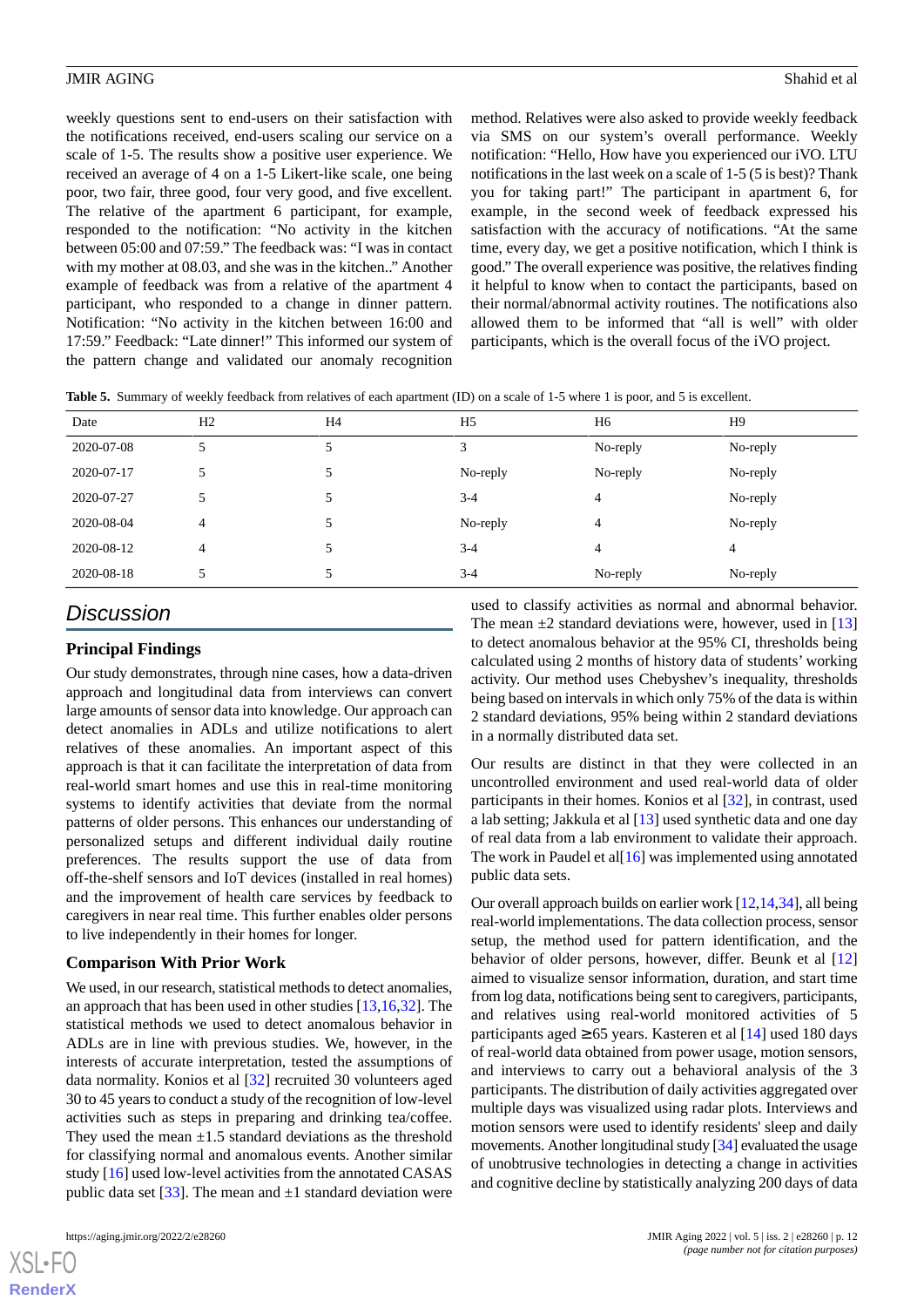on the daytime and nighttime activities of 233 senior participants with a mean age of 83 years.

Our study proposes a solution that detects anomalies in different types of activities in real-time. Our approach is validated by comparing longitudinal data collected from interviews with observed patterns collected from historical data (80-355 days of sensor data). This was processed to classify activities into normal and anomalous behavior and so allow notifications to be generated.

#### *The Strengths of the Used Approach*

Routines are defined as being designed behavioral patterns that are used to orchestrate activities. The clock, time duration, contexts, and order are also used in this [[35\]](#page-15-22). Data collected from participants on routines helps validate the analysis of sensor data and so contributes to the minimization of false positives [\[14](#page-15-20)]. This also helps more reliable and personalized notifications to be delivered, which helps ensure that the needs of older persons are addressed. Adherence to regular daily routines by older persons contributes to a reduction of stress, increases feelings of safety [\[36](#page-15-23)], and improves sleep quality [[37\]](#page-15-24). Our proposed approach to ADL analysis used routine data (data collected from the interviews) of older participants to identify anomalies in ADLs. This approach is similar to that used by other studies [\[12](#page-14-15)[,14](#page-15-20),[34\]](#page-15-21). Our approach, however, differs from [[13,](#page-15-17)[16](#page-15-1)[,32](#page-15-18)], which used annotated activity data. Our study relies on sensor labels and routines defined in the interviews.

HAR activities are, as in Saguna et al [\[10](#page-14-9)], classified as low-level activities such as walking and high-level activities such as making coffee. It is important, as mentioned in Hussain et al [[38\]](#page-15-25), to use historical sensor data to analyze individual high-level activity behavior patterns (ie, ADLs). Obtaining the required historical data from real-world environments is, however, challenging, especially for older adults. Activity recognition with a focus on health care could also be defined as behavior recognition, this relying on historical data captured from sensors to infer ADLs as high-level activities. This type of high-level activity recognition could reduce human resource costs, allowing the detection of anomalies from the normal behavior of older persons and caregivers to be informed of this.

Some studies [\[15](#page-15-0)] collected data from a controlled environment and for nonolder participants [\[13](#page-15-17)]. The findings from these are, however, difficult to generalize to the ADL applications of older persons. Most of the research work within HAR [\[39](#page-16-0)] also relies on annotated public data sets generated in controlled environments or lab settings [[40\]](#page-16-1). Solutions based on controlled environments may not be suitable for real-world deployments. We, however, collected historical data from motion and wall plug sensors for time periods ranging from 3 months to one year and for nine real homes.

Activity data can be tracked and collected from multiple sensor technologies, wearable devices often being used in activity monitoring systems to capture the data of older persons [\[22](#page-15-7)] and to infer low-level activities such as walking or falling [[8\]](#page-14-7). Wearable devices, however, lack practicality, especially for older users [[38\]](#page-15-25). Hernandez et al [\[40\]](#page-16-1) also investigated previous HAR work between 2014 and 2019 and showed that data is

primarily collected from mobile and wearable devices rather than dense-sensing networks.

The deployment of dense-sensing networks in anomaly detection systems is highly recommended in the health care systems of older persons. This is due to their practicality and to their robustness to changes in the environment [\[22](#page-15-7)]. These networks can also gather more general information, which can be used to recognize ADLs (ie, high-level activities such as leaving home or sleeping) [\[8](#page-14-7)]. In this trial, we used the data from four motion sensors in each apartment to analyze the behavior of users, this being a similar approach to that used in Beunk et al and Kasteren et al [\[12](#page-14-15),[14\]](#page-15-20).

The strength of our approach lies in the handling of noise arising from off-the-shelf sensors, which are prone to malfunctioning [[41\]](#page-16-2). This noise is handled by building mechanisms that eliminate erroneous readings or noise from the preprocessing of sensor data. This ensures better accuracy than previous approaches [\[42](#page-16-3)] and reduces false alerts [\[24](#page-15-9)].

Detecting anomalies in activity patterns using time series sensor data without annotations is challenging. We, however, analyzed the behavior of older persons by developing algorithms that can build temporal features such as duration in and the number of visits to each room. Determining changes in these activities using duration time is, therefore, an important development in the analysis of behavioral patterns [\[35\]](#page-15-22). Anomalies can therefore be detected using these temporal features. There is a need for near real-time technology in support of older persons in their activities. Examples of this include reminders to take medicine and interaction to provide immediate support in ongoing activities such as preparing a meal [[8](#page-14-7)[,43](#page-16-4)]. The data processing in real-time ADL analysis is challenging [[39\]](#page-16-0). Our approach, however, uses near real-time analysis in the collection, monitoring, preprocessing, and processing of sensor data for each apartment.

#### *Effectiveness of the Developed iVO System*

The estimated probability distribution of each activity and for each apartment is given in [Figure 5](#page-8-0) and [Multimedia Appendix](#page-14-14) [4.](#page-14-14) The activity patterns are reflected in the mean time duration for each activity, which is drawn from historical data and is given in [Table 3](#page-9-0). There is a close correspondence between the historical patterns and the test data set patterns for morning activities (notification trial July-August 2020) for all eight participants. The historical data set shows that they use on average 44 to 47 minutes on breakfast/lunch, the trial data showing that they use 45 to 50 minutes. There are, however, some variations, such as the dinner activity of 2 apartments (4 and 8) and the lunch activity of 3 apartments (1, 4, and 9). The average duration for each participant based on the historical data and the notification trial shows routine consistency. The strength of our approach is the ability to identify the regularity in the timing and duration of the different ADLs and to from this identify deviations from this. The importance of the timing, duration, and regularity of activity routines is highlighted in Chung et al [[44\]](#page-16-5), and changes in routines, furthermore, potentially signaling cognitive decline or a health issue. Our approach showed that most participants followed a routine in their activities in the trial period.

 $XS$  $\cdot$ FC **[RenderX](http://www.renderx.com/)**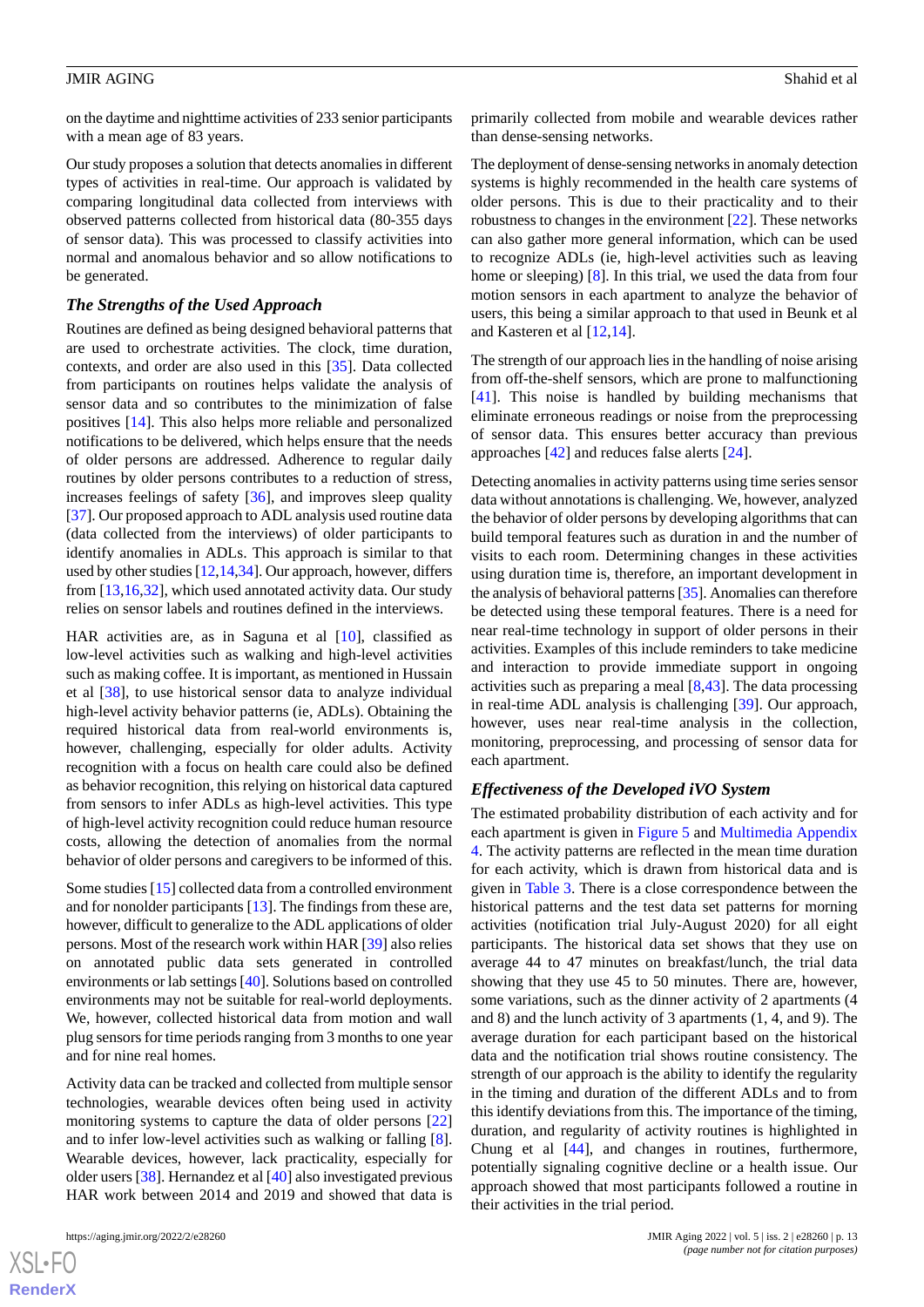The most suitable method for constructing thresholds must be selected, the correct handling of changes or irregularities in routines and a reduction in false alerts being dependent on correct selection [[14\]](#page-15-20). These methods need to be reliable if our anomaly notifications are to be effective. We, therefore, set up notification alerts for three types of anomalies: (1) not present, (2) maximum time spent exceeded, and (3) minimum time spent not reached. Our approach used the historical data used to determine statistical thresholds for anomalies (2) and (3), assumptions including data normality, homogeneity of variances, and linearity. These assumptions are important in the selection of a suitable method, their violation leading to result misinterpretation [\[29](#page-15-14)]. Previous work has used statistical methods [[13](#page-15-17)[,16](#page-15-1),[32\]](#page-15-18). We, however, perform the normality test ([Table 2](#page-5-0)), which allows us to determine an appropriate statistical method—Chebyshev's theorem for classifying normal and anomalous behavior. Identifying changes using this method allowed us to consider confidence levels of 75% to be normal. This was, however, 93% for all participants and all activities.

The number of activities monitored, identified, and notifications generated in the trial period also reflect the effectiveness of our system. Our system observed 716 meal activities in the trial period in 8 apartments, 668 (93%) being normal and 48 (7%) being anomalies. Our system generated 421 notifications, 373 (88%) positive notifications that correspond to normal behavior during breakfast, lunch, and dinner, and 48 (7%) negative corresponding to anomalies.

#### **Implications**

Our findings show that our system can benefit relatives and can be used by formal health care providers in Skellefteå municipality. Relatives and caregivers received timely notifications of older participants' activities. The system was also able to distinguish between normal and anomalous behavior, which can be used to detect long-term changes in routines and which can signal the early stages of cognitive decline. We believe that this type of system can have a direct impact on the enabling of older persons to live independently for longer. Feedback collected on our system [\(Table 5\)](#page-11-0) was mainly positive and reflects a high level of user satisfaction with the iVO service. Some participants showed an interest in continuing the service after the trial period ended.

#### **Limitations**

Our approach is limited to the use of duration to identify anomalies. The root cause of the anomalies can, however, only be known via feedback from relatives. A direct method for establishing the root causes of anomalies would help us to understand anomalies better. This approach would, however, make our system too intrusive, interrupt the day-to-day lives of participants, and have an impact on their normal routines. Our preference is that relatives communicate with participants about anomalous behavior and that feedback to our system is then provided by relatives. The use of Chebyshev's inequality is another limitation. Thresholds are based on loose intervals with only 75% within 2 standard deviations. This can be compared with a normally distributed data set where 95% is within 2 standard deviations. These loose intervals mean the thresholds are wider apart and can therefore lead to fewer anomalies.

#### **Conclusions**

We developed an SMS-based notification service based on information provided in interviews on the needs of participants and their relatives, on the activities they were interested in, and on data from the off-the-shelf sensors and IoT devices installed in homes. We also conducted user evaluations. This service acts as an extension of the municipality health/social care services and helps older persons to live in their homes independently. We proposed, developed, and implemented an anomaly detection framework for the recognition of anomalous daily activities of older persons living in single resident smart homes, using the real-life uncontrolled setting of 9 older participants. This paper proposed a probabilistic approach to the temporal analysis of ADL of nine older participants in a real-world environment. The method introduces a way of indicating whether the probability of a performed activity is considered to be normal or anomalous behavior using duration.

Our system observed approximately 1000 meals and bathroom activities. Notifications were also sent to 9 apartments between July and August 2020. Four hundred twenty-one notifications (59%) out of the observed meals activities (716) were sent to 8 apartments on each meal activity, with our approach considering more than 75% (537) of observed meal activities to be normal. This figure was, however, in reality, 93% of meal activities, these falling within 2 standard deviations of the mean and so corresponding to their normal behavior. The behavior patterns derived from the historical processed sensor data closely match the routines participants reported in the interviews. We received positive user experience feedback on the service from 5 out of 9 participants' relatives (55%) and an average of 4 points on a 1-5 satisfaction scale. The results ultimately support the use of IoT devices in homes as an extension of health/social care services, which can, in turn, increase the opportunity to age in the home independently.

#### **Future Work**

We will, in the next phase of this project, use advanced data analytics methods to further investigate the data. We would include other types of anomaly classes in this, such as transitions or visits of unusually short durations, which can indicate unrest and the detection of an unusual presence. Other types of context sensors and features also need to be considered in the analysis. Contextual information such as weather conditions and holidays could, for example, improve results and reduce false positives in detected routines [\[45](#page-16-6)]. Future research can furthermore test algorithms that monitor real-time ADLs using data for that specific week, which will allow for weekly variations in routines. Data based on a monthly moving window would also allow for seasonal variations in routines. We are working towards using reinforcement learning as a multi-armed bandit problem (MAB). We plan to conduct follow-up interviews for the study as part of a workshop to communicate our results and understand further needs. Direct feedback from older persons is another important aspect. This would, however, increase the cognitive load upon them. There was no appropriate communication channel for feedback on the alerts or activity updates sent to relatives by older persons, which was not implemented due to the increased burden of daily feedback on

 $XS$  $\cdot$ FC **[RenderX](http://www.renderx.com/)**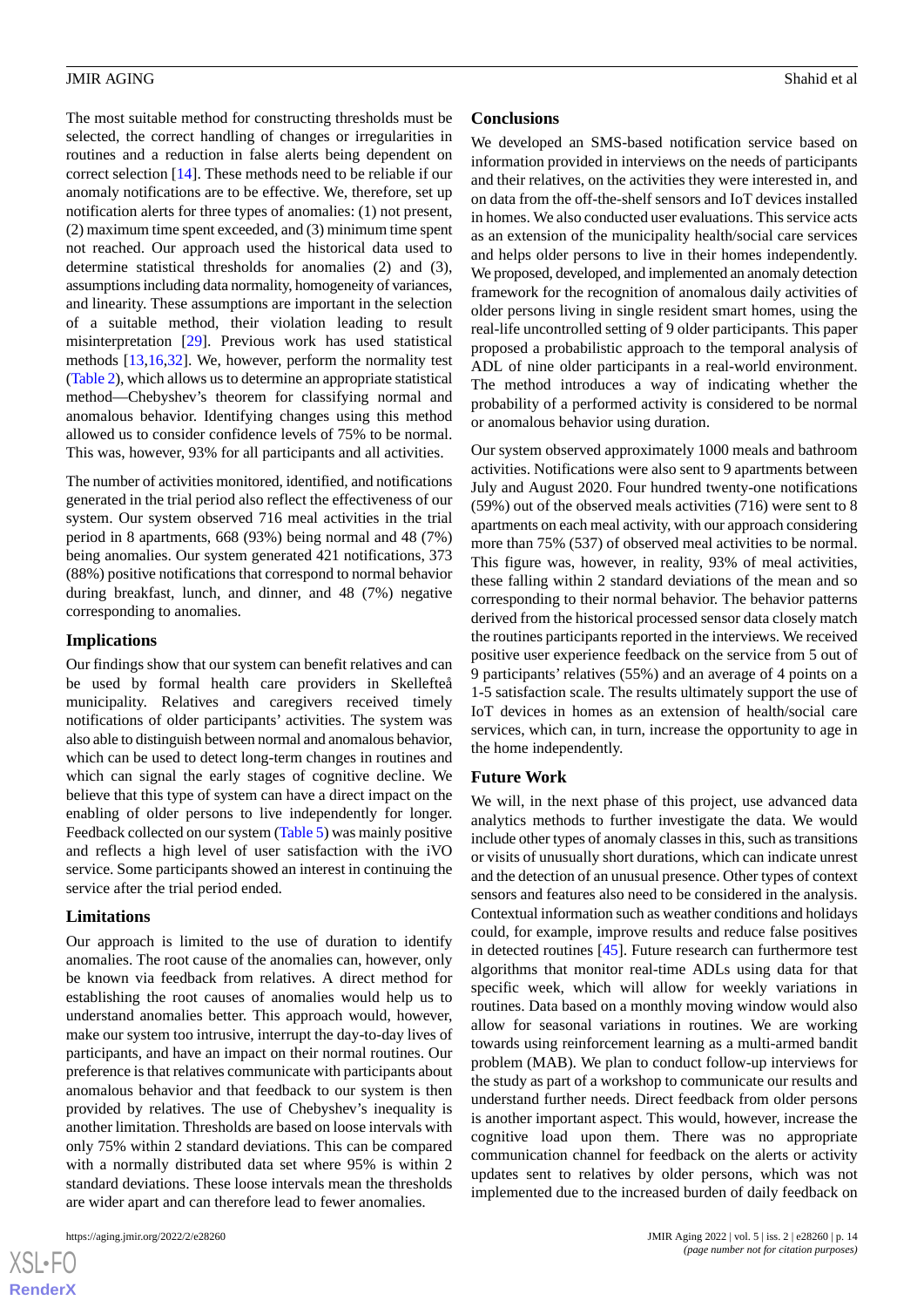older persons. This type of feedback was mainly gathered via the relatives, who communicated with their older relatives about

an anomalous notification. This will be addressed further in our future research.

# **Conflicts of Interest**

<span id="page-14-11"></span>None declared.

# **Multimedia Appendix 1**

Observations of participants in apartments 2-9 for different meal activities in the kitchen during the trial, July and August 2020. The redlines represent the lower and upper bounds.

<span id="page-14-12"></span>[[PNG File , 2528 KB-Multimedia Appendix 1](https://jmir.org/api/download?alt_name=aging_v5i2e28260_app1.png&filename=abb44c0fe63a4af3842472f33c3b57af.png)]

# **Multimedia Appendix 2**

Observations of participant's visits frequency and water boiler usage during breakfast in the kitchen in apartment 1 during the trial, July and August 2020.

<span id="page-14-13"></span>[[PNG File , 231 KB-Multimedia Appendix 2](https://jmir.org/api/download?alt_name=aging_v5i2e28260_app2.png&filename=9927ffe1be974abf21c0bf3c91abdf11.png)]

# **Multimedia Appendix 3**

<span id="page-14-14"></span>Observations of participant's visits frequency and water boiler usage during lunch in the kitchen in apartment 1 during the trial, July and August 2020. [[PNG File , 245 KB-Multimedia Appendix 3](https://jmir.org/api/download?alt_name=aging_v5i2e28260_app3.png&filename=6e4f53a3ed37d7ae595acb3293203976.png)]

# **Multimedia Appendix 4**

Probability distribution (PDFs) of the duration of each meal activity of each participant, apartment 2-9, during 2019 and the first half of 2020. The total number of days varies from 80 to 355 days of different apartments, including the mean (mu) and standard deviation (std) duration values of mealtimes.

<span id="page-14-0"></span>[[PNG File , 410 KB-Multimedia Appendix 4](https://jmir.org/api/download?alt_name=aging_v5i2e28260_app4.png&filename=65379bf9f067e4bde0d5634cd26af791.png)]

# <span id="page-14-1"></span>**References**

- <span id="page-14-2"></span>1. Lueth K. Why the Internet of Things is called Internet of Things: Definition, history, disambiguation. IOT ANALYTICS. 2014. URL: <https://iot-analytics.com/internet-of-things-definition/> [accessed 2021-05-01]
- <span id="page-14-3"></span>2. Tabatabaee Malazi H, Davari M. Combining emerging patterns with random forest for complex activity recognition in smart homes. Appl Intell 2017 Jul 5;48(2):315-330. [doi: [10.1007/s10489-017-0976-2](http://dx.doi.org/10.1007/s10489-017-0976-2)]
- <span id="page-14-4"></span>3. Singla G, Cook DJ, Schmitter-Edgecombe M. Recognizing independent and joint activities among multiple residents in smart environments. J Ambient Intell Human Comput 2009 Dec 1;1(1):57-63. [doi: [10.1007/s12652-009-0007-1\]](http://dx.doi.org/10.1007/s12652-009-0007-1)
- <span id="page-14-5"></span>4. Rashidi P, Mihailidis A. A Survey on Ambient-Assisted Living Tools for Older Adults. IEEE J. Biomed. Health Inform 2013 May;17(3):579-590. [doi: [10.1109/jbhi.2012.2234129](http://dx.doi.org/10.1109/jbhi.2012.2234129)]
- <span id="page-14-6"></span>5. Statistics S, Demographic R. The future population of Sweden 2006-2050. Statistics Sweden.: Statistics Sweden, Demographic Reports; 2008. URL: [https://www.scb.se/en/finding-statistics/search/](https://www.scb.se/en/finding-statistics/search/?Query=The+future+population+of+Sweden+2006%E2%80%932050&Tab=older)
- [?Query=The+future+population+of+Sweden+2006%E2%80%932050&Tab=older](https://www.scb.se/en/finding-statistics/search/?Query=The+future+population+of+Sweden+2006%E2%80%932050&Tab=older) [accessed 2021-06-10]
- <span id="page-14-8"></span><span id="page-14-7"></span>6. Rantz M, Lane K, Phillips LJ, Despins LA, Galambos C, Alexander GL, et al. Enhanced registered nurse care coordination with sensor technology: Impact on length of stay and cost in aging in place housing. Nurs Outlook 2015;63(6):650-655 [[FREE Full text](https://doi.org/10.1016/j.outlook.2015.08.004)] [doi: [10.1016/j.outlook.2015.08.004](http://dx.doi.org/10.1016/j.outlook.2015.08.004)] [Medline: [26463735\]](http://www.ncbi.nlm.nih.gov/entrez/query.fcgi?cmd=Retrieve&db=PubMed&list_uids=26463735&dopt=Abstract)
- <span id="page-14-9"></span>7. Savage M. Coronavirus: What's going wrong in Sweden's care homes? BBC News. URL: [https://www.bbc.com/news/](https://www.bbc.com/news/world-europe-52704836) [world-europe-52704836](https://www.bbc.com/news/world-europe-52704836) [accessed 2021-06-10]
- <span id="page-14-10"></span>8. Krishnan NC, Cook DJ. Activity recognition on streaming sensor data. Pervasive and Mobile Computing 2014 Feb;10:138-154. [doi: [10.1016/j.pmcj.2012.07.003\]](http://dx.doi.org/10.1016/j.pmcj.2012.07.003)
- <span id="page-14-15"></span>9. Bao L, Intille S. Activity Recognition from User-Annotated Acceleration Data. in Pervasive Computing 2004;1:1-17. [doi: [10.1007/978-3-540-24646-6\\_1](http://dx.doi.org/10.1007/978-3-540-24646-6_1)]
- 10. Saguna S, Zaslavsky A, Chakraborty D. Complex activity recognition using context-driven activity theory and activity signatures. ACM Trans. Comput.-Hum. Interact 2013 Dec;20(6):1-34. [doi: [10.1145/2490832](http://dx.doi.org/10.1145/2490832)]
- 11. Aran O. Anomaly Detection in Elderly Daily Behavior in Ambient Sensing Environments. In: HBU. 2016 Presented at: Proceedings of the 7th Int. Workshop on Human Behavior Understanding, ACM Multimedia; 2016-09-19; Amsterdam, Netherlands p. 51-67 URL: [https://doi.org/10.1007/978-3-319-46843-3\\_4](https://doi.org/10.1007/978-3-319-46843-3_4) [doi: [10.1007/978-3-319-46843-3\\_4](http://dx.doi.org/10.1007/978-3-319-46843-3_4)]
- 12. Beunk N, Sieverink F, Kulyk O. Visualize my data! : translating smart home sensor data into relevant feedback for elderly, informal caregivers and formal caregivers. Center for eHealth and Wellbeing Research, University of Twente, Enschede, The Netherlands 2015:1-29 [\[FREE Full text\]](http://essay.utwente.nl/68156/)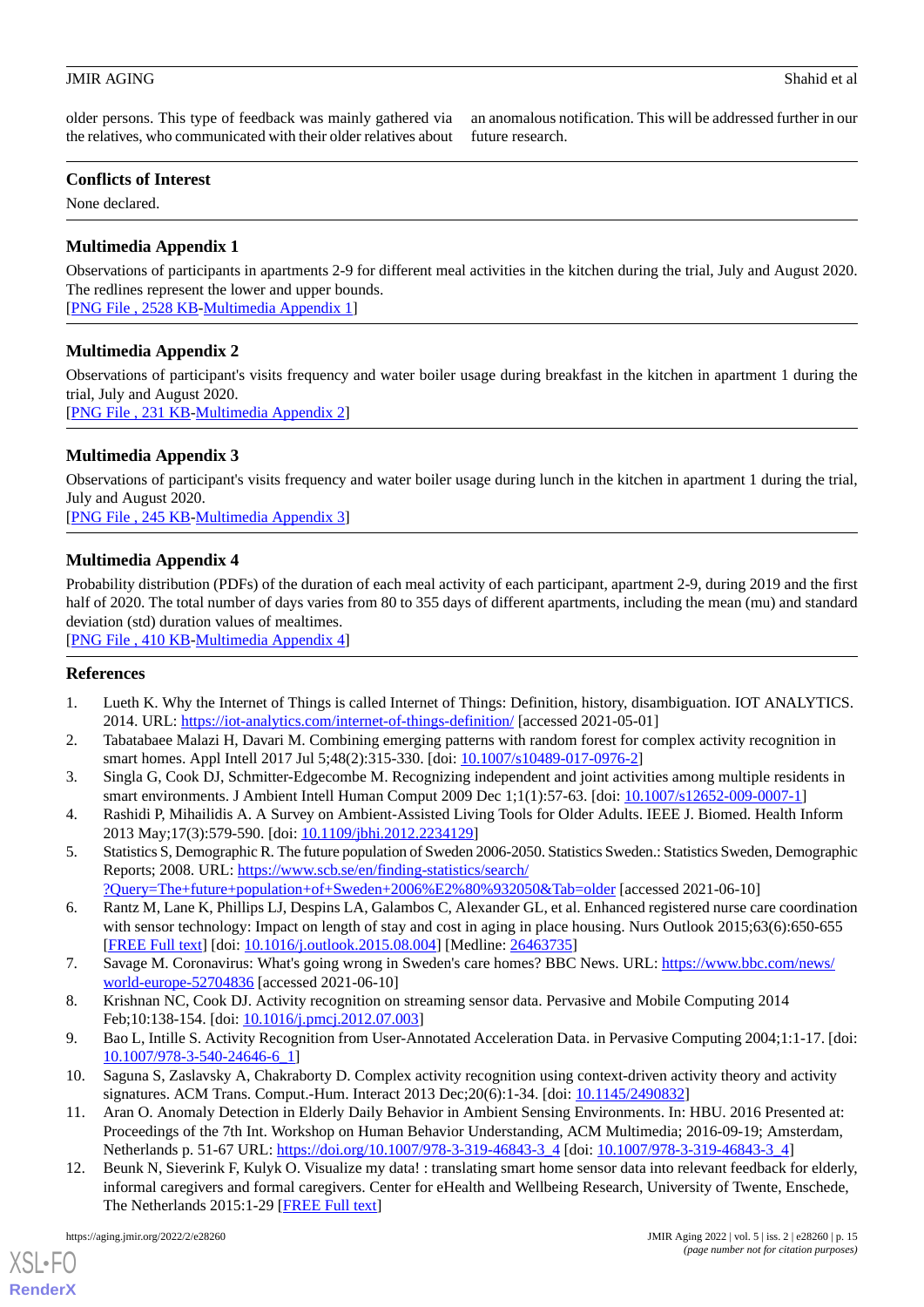- <span id="page-15-17"></span>13. Jakkula V, Cook DJ. Anomaly Detection Using Temporal Data Mining in a Smart Home Environment. Methods Inf Med 2018 Jan 19;47(01):70-75. [doi: [10.3414/me9103](http://dx.doi.org/10.3414/me9103)]
- <span id="page-15-20"></span>14. van Kasteren Y, Bradford D, Zhang Q, Karunanithi M, Ding H. Understanding Smart Home Sensor Data for Ageing in Place Through Everyday Household Routines: A Mixed Method Case Study. JMIR Mhealth Uhealth 2017 Jun 13;5(6):e52. [doi: [10.2196/mhealth.5773\]](http://dx.doi.org/10.2196/mhealth.5773)
- <span id="page-15-1"></span><span id="page-15-0"></span>15. Novak M, Jakab F, Lain L. Anomaly Detection in User Daily Patterns in Smart-Home Environment. Multidisciplinary Journals in Science and Technology, Journal of Selected Areas in Health Informatics (JSHI) 2013;3(6):1-10.
- <span id="page-15-2"></span>16. Paudel R, Eberle W, Holder L. Anomaly Detection of Elderly Patient Activities in Smart Homes using a Graph-Based Approach. In: Int'l Conf. Data Science (ICDATA'18). 2018 Presented at: Int'l Conf. Data Science (ICDATA'18); July 2018; Las Vegas, NV, USA - United States.
- <span id="page-15-3"></span>17. iVO. Internet of Things (IoT) within health and care of elderly. 2020. URL: [https://skelleftea.se/digitalisering/](https://skelleftea.se/digitalisering/digitalisering-i-skelleftea-kommun/arkiv/iot/2020-12-31-ett-forsta-steg-mot-stor-samhallsnytta) [digitalisering-i-skelleftea-kommun/arkiv/iot/2020-12-31-ett-forsta-steg-mot-stor-samhallsnytta](https://skelleftea.se/digitalisering/digitalisering-i-skelleftea-kommun/arkiv/iot/2020-12-31-ett-forsta-steg-mot-stor-samhallsnytta) [accessed 2021-05-10]
- <span id="page-15-4"></span>18. The Open Source platform for our smart digital future. FIWARE. 2014. URL:<https://www.fiware.org/> [accessed 2021-05-10]
- <span id="page-15-5"></span>19. Societal development through Secure IoT and Open Data (SSiO) project. SSiO. 2016. URL:<https://en.ssio.se/> [accessed 2021-05-10]
- <span id="page-15-6"></span>20. Saguna S, Ahlund C, Larsson A. Experiences and Challenges of Providing IoT-Based Care for Elderly in Real-Life Smart Home Environments. In: Springer International Publishing. Switzerland: Springer, Cham; 2020:255-271. [doi: [10.1007/978-3-030-43795-4\\_11](http://dx.doi.org/10.1007/978-3-030-43795-4_11)]
- <span id="page-15-7"></span>21. Voigt P, Bussche A. The EU General Data Protection Regulation (GDPR): A Practical Guide. New York: Springer Publishing Company, Incorporated; 2017. [doi: [10.1007/978-3-319-57959-7\]](http://dx.doi.org/10.1007/978-3-319-57959-7)
- <span id="page-15-8"></span>22. Deep S, Zheng X, Karmakar C, Yu D, Hamey LGC, Jin J. A Survey on Anomalous Behavior Detection for Elderly Care Using Dense-Sensing Networks. IEEE Commun. Surv. Tutorials 2020;22(1):352-370. [doi: [10.1109/comst.2019.2948204](http://dx.doi.org/10.1109/comst.2019.2948204)]
- <span id="page-15-10"></span><span id="page-15-9"></span>23. Hong X, Nugent C, Mulvenna M, McClean S, Scotney B, Devlin S. Evidential fusion of sensor data for activity recognition in smart homes. Pervasive and Mobile Computing 2009;5(3):236-252. [doi: [10.1016/j.pmcj.2008.05.002](http://dx.doi.org/10.1016/j.pmcj.2008.05.002)]
- <span id="page-15-11"></span>24. Gillani Fahad L, Khan A, Rajarajan M. Activity recognition in smart homes with self verification of assignments. Neurocomputing 2015;149:1286-1298. [doi: [10.1016/j.neucom.2014.08.069\]](http://dx.doi.org/10.1016/j.neucom.2014.08.069)
- <span id="page-15-12"></span>25. Liming Chen, Hoey J, Nugent CD, Cook DJ, Zhiwen Yu. Sensor-Based Activity Recognition. IEEE Trans Syst Man Cybern C 2012;42(6):790-808. [doi: [10.1109/tsmcc.2012.2198883](http://dx.doi.org/10.1109/tsmcc.2012.2198883)]
- <span id="page-15-13"></span>26. Hawkins D. Identification of Outliers. In: in Monographs on Applied Probability and Statistics. Switzerland: Springer Nature; 1980.
- <span id="page-15-14"></span>27. Edgeworth F. On discordant observations. The London, Edinburgh, and Dublin Philosophical Magazine and Journal of Science 2009 Apr 29;23(143):364-375 [\[FREE Full text\]](https://doi.org/10.1080/14786448708628471) [doi: [10.1080/14786448708628471\]](http://dx.doi.org/10.1080/14786448708628471)
- <span id="page-15-15"></span>28. Magnanimo V. A Bayesian approach for task recognition and future human activity prediction. 2014 Presented at: The 23rd IEEE International Symposium on Robot and Human Interactive Communication; 2014; Edinburgh, Scotland p. 726-731. [doi: [10.1109/roman.2014.6926339](http://dx.doi.org/10.1109/roman.2014.6926339)]
- <span id="page-15-16"></span>29. Statisticssolutions. Testing of Assumptions. 2020. URL: [https://www.statisticssolutions.com/free-resources/](https://www.statisticssolutions.com/free-resources/directory-of-statistical-analyses/testing-of-assumptions/) [directory-of-statistical-analyses/testing-of-assumptions/](https://www.statisticssolutions.com/free-resources/directory-of-statistical-analyses/testing-of-assumptions/) [accessed 2021-09-01]
- <span id="page-15-18"></span>30. Razali N, Wah Y. Power comparisons of Shapiro-Wilk , Kolmogorov-Smirnov , Lilliefors and Anderson-Darling tests. journal of Statistical Modeling and Analytics 2011;2(1):21-33.
- <span id="page-15-19"></span>31. Amidan B, Ferryman T, Cooley S. Data outlier detection using the Chebyshev theorem. IEEE Aerospace Conference 2005:3814-3819. [doi: [10.1109/aero.2005.1559688\]](http://dx.doi.org/10.1109/aero.2005.1559688)
- <span id="page-15-21"></span>32. Konios A. Probabilistic Analysis of Temporal and Sequential Aspects of Activities of Daily Living for Abnormal Behaviour Detection. IEEE SmartWorld, Ubiquitous Intelligence & Computing, Advanced & Trusted Computing, Scalable Computing & Communications, Cloud & Big Data Computing, Internet of People and Smart City Innovation 2019:723-730. [doi: [10.1109/smartworld/scalcom/u50871.2021](http://dx.doi.org/10.1109/smartworld/scalcom/u50871.2021)]
- <span id="page-15-23"></span><span id="page-15-22"></span>33. Welcome to CASAS. CASAS. 2013. URL: <http://casas.wsu.edu/> [accessed 2021-05-10]
- 34. Kaye JA, Maxwell SA, Mattek N, Hayes TL, Dodge H, Pavel M, et al. Intelligent Systems For Assessing Aging Changes: home-based, unobtrusive, and continuous assessment of aging. J Gerontol B Psychol Sci Soc Sci 2011 Jul 08;66 Suppl 1(Supplement 1):i180-i190 [[FREE Full text](http://europepmc.org/abstract/MED/21743050)] [doi: [10.1093/geronb/gbq095](http://dx.doi.org/10.1093/geronb/gbq095)] [Medline: [21743050](http://www.ncbi.nlm.nih.gov/entrez/query.fcgi?cmd=Retrieve&db=PubMed&list_uids=21743050&dopt=Abstract)]
- <span id="page-15-25"></span><span id="page-15-24"></span>35. Zisberg A, Young HM, Schepp K, Zysberg L. A concept analysis of routine: relevance to nursing. J Adv Nurs 2007;57(4):442-453. [doi: [10.1111/j.1365-2648.2007.04103.x\]](http://dx.doi.org/10.1111/j.1365-2648.2007.04103.x)
- 36. Parvin P, Chessa S, Manca M, Paterno' F. Real-Time Anomaly Detection in Elderly Behavior with the Support of Task Models. 2018 Jun 19 Presented at: Proc. ACM Hum.-Comput. Interact; June 2018; NewYork, US p. 1-18. [doi: [10.1145/3229097\]](http://dx.doi.org/10.1145/3229097)
- 37. Zisberg A, Gur-Yaish N, Shochat T. Contribution of routine to sleep quality in community elderly. Sleep 2010:509-514. [doi: [10.1093/sleep/33.4.509\]](http://dx.doi.org/10.1093/sleep/33.4.509)
- 38. Hussain Z, Sheng M, Zhang W. A review and categorization of techniques on device-free human activity recognition. Journal of Network and Computer Applications 2020;167:102-738. [doi: [10.1016/j.jnca.2020.102738](http://dx.doi.org/10.1016/j.jnca.2020.102738)]